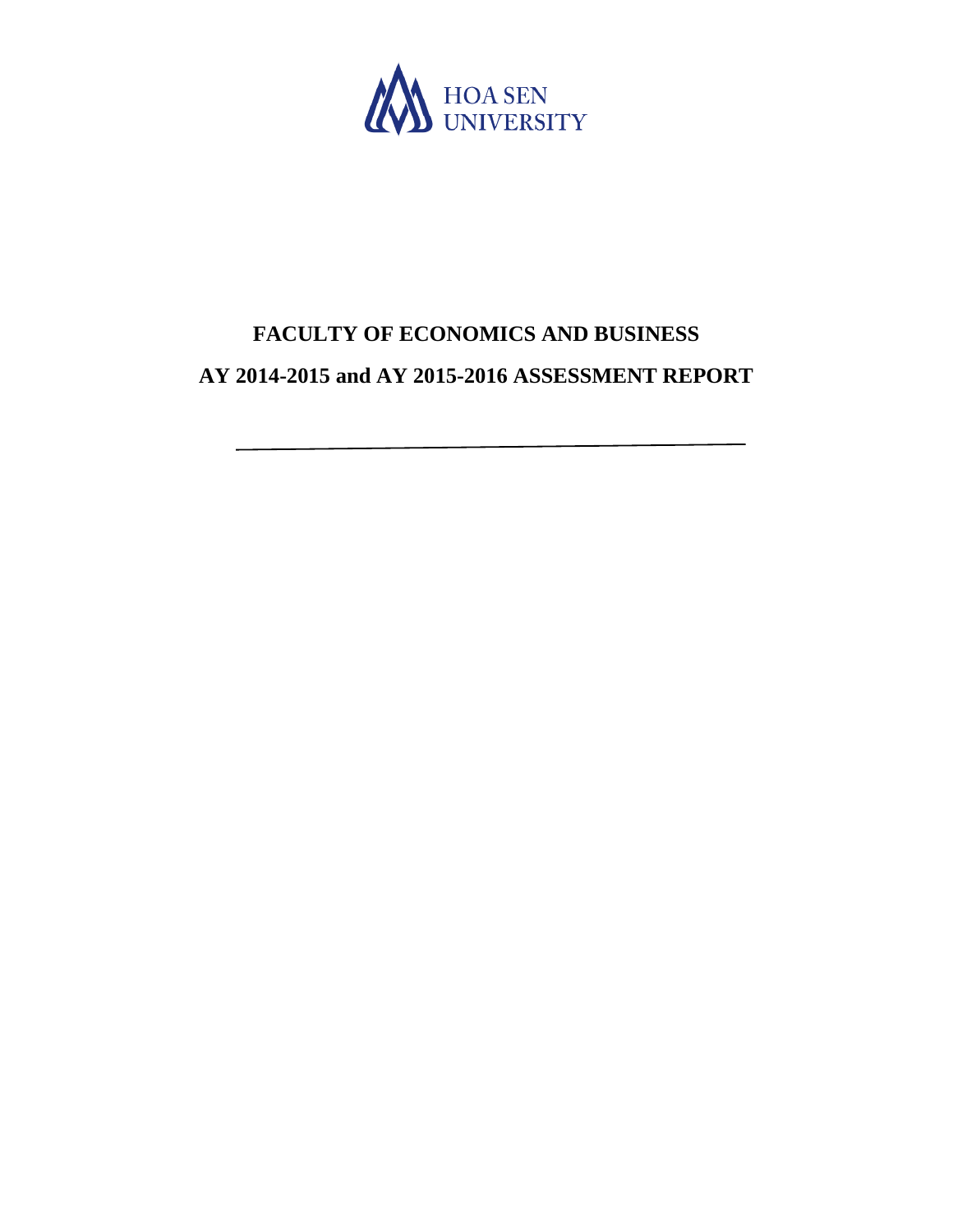The undergraduate program learning outcomes are divided into two categories: general outcomes for the FEB and program specific outcomes.

| <b>Program learning</b><br>outcomes<br>(competencies)                                                                                                  | <b>Learning</b><br>opportunities<br>Courses/Projects/<br><b>Activities</b><br>demonstrating these<br>competencies | <b>Assessment</b><br><b>Methods</b>                                                  | <b>Changes</b>                                                                                                                                                                                  |  |
|--------------------------------------------------------------------------------------------------------------------------------------------------------|-------------------------------------------------------------------------------------------------------------------|--------------------------------------------------------------------------------------|-------------------------------------------------------------------------------------------------------------------------------------------------------------------------------------------------|--|
| <b>Business Fundamentals</b><br>- Demonstrate breadth<br>of knowledge and skill<br>in general business<br>fundamentals                                 | Alumni survey                                                                                                     | External-<br>summative-indirect<br>measure                                           | Due to limited<br>financial resources,<br>Peregrine CPC<br>exams were<br>suspended, so this<br>outcome has only<br>been indirectly<br>assessed through<br>alumni surveys in<br>2014, 2015, 2016 |  |
| <b>Business Discipline -</b><br>Demonstrate depth of<br>knowledge, skill, and<br>perspective within their<br>selected, specific<br>business discipline | Alumni survey                                                                                                     | External-<br>summative- indirect<br>measure                                          | No change                                                                                                                                                                                       |  |
| Ethics – Recognize the<br>ethical dimensions of<br>business decision                                                                                   | Alumni survey<br>Course-embedded<br>assessment                                                                    | External-<br>summative- indirect<br>measure<br>Internal-formative-<br>direct measure | Added<br>assessment<br><b>Business</b><br>with<br>Ethics<br>QT104DV01                                                                                                                           |  |

### **ALL PROGRAMS' GENERAL BUSINESS FUNDAMENTALS OUTCOMES**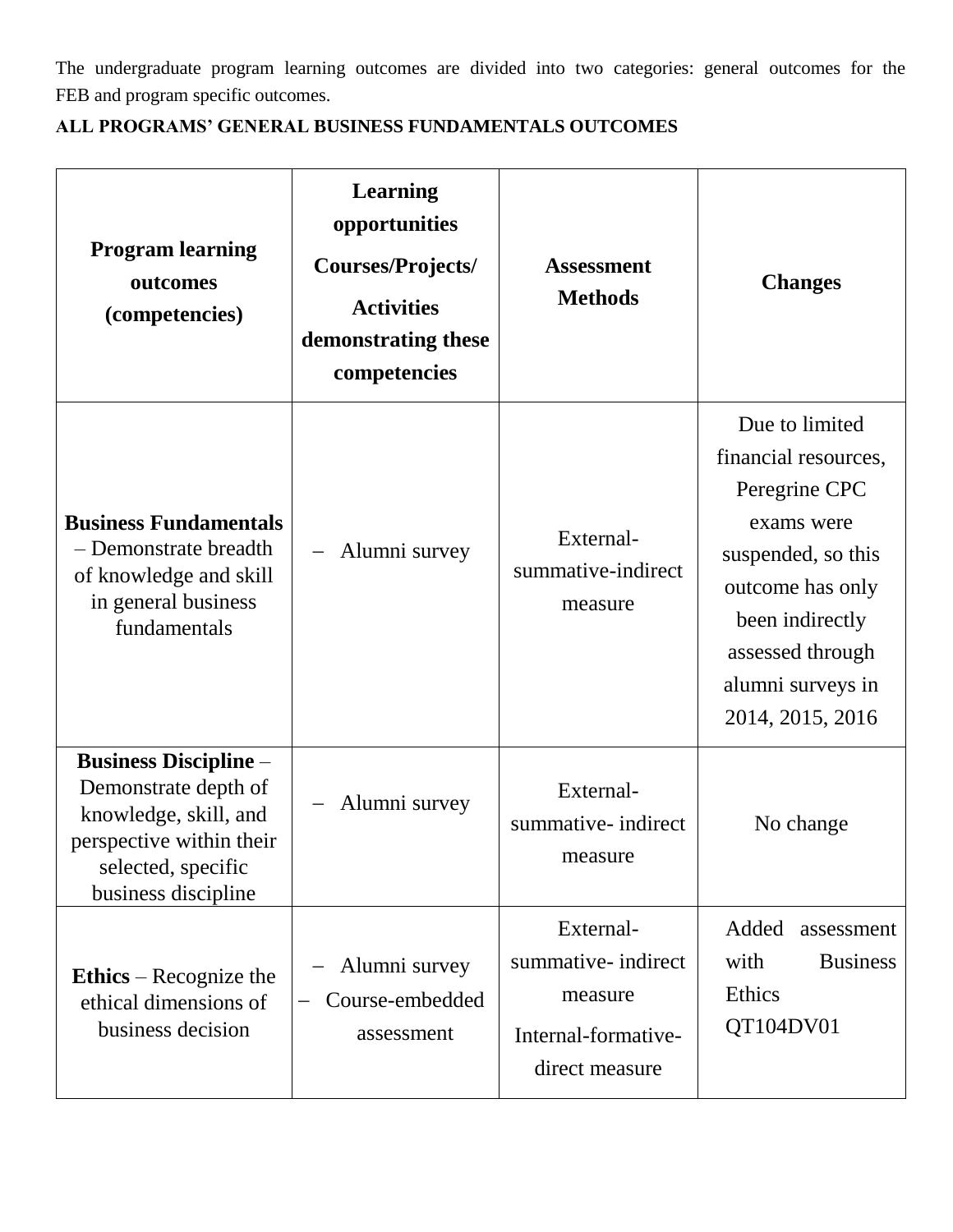| <b>Program learning</b><br>outcomes<br>(competencies)                                                                                                                                   | <b>Learning</b><br>opportunities<br>Courses/Projects/<br><b>Activities</b><br>demonstrating these<br>competencies | <b>Assessment</b><br><b>Methods</b>                                                  | <b>Changes</b>                                                    |
|-----------------------------------------------------------------------------------------------------------------------------------------------------------------------------------------|-------------------------------------------------------------------------------------------------------------------|--------------------------------------------------------------------------------------|-------------------------------------------------------------------|
| <b>Problem Solving – Able</b><br>to generate innovative<br>solutions to business<br>problems that are<br>supported by appropriate<br>data analysis and<br>evaluation of<br>alternatives | Alumni survey<br>Course-embedded<br>$\overline{\phantom{m}}$<br>assessment                                        | External-<br>summative- indirect<br>measure<br>Internal-formative-<br>direct measure | Added<br>assessment<br>with<br>Microeconomics<br>QT101DV01        |
| <b>Diversity</b> – Understand<br>diverse perspectives and<br>generate solutions that<br>incorporate them                                                                                | Alumni survey                                                                                                     | External-<br>summative-indirect<br>measure                                           | No change                                                         |
| <b>Writing</b> – Demonstrate<br>effective writing skills                                                                                                                                | - Alumni survey<br>Course-embedded<br>assessment                                                                  | External-<br>summative- indirect<br>measure<br>Internal-formative-<br>direct measure | Added assessment<br>with Internship<br>Written report             |
| Communication -<br>Demonstrate effective<br>speaking skills                                                                                                                             | Alumni survey<br>Course-embedded<br>assessment                                                                    | External-<br>summative- indirect<br>measure<br>Internal-formative-<br>direct measure | Added assessment<br>with Internship<br><b>Report Presentation</b> |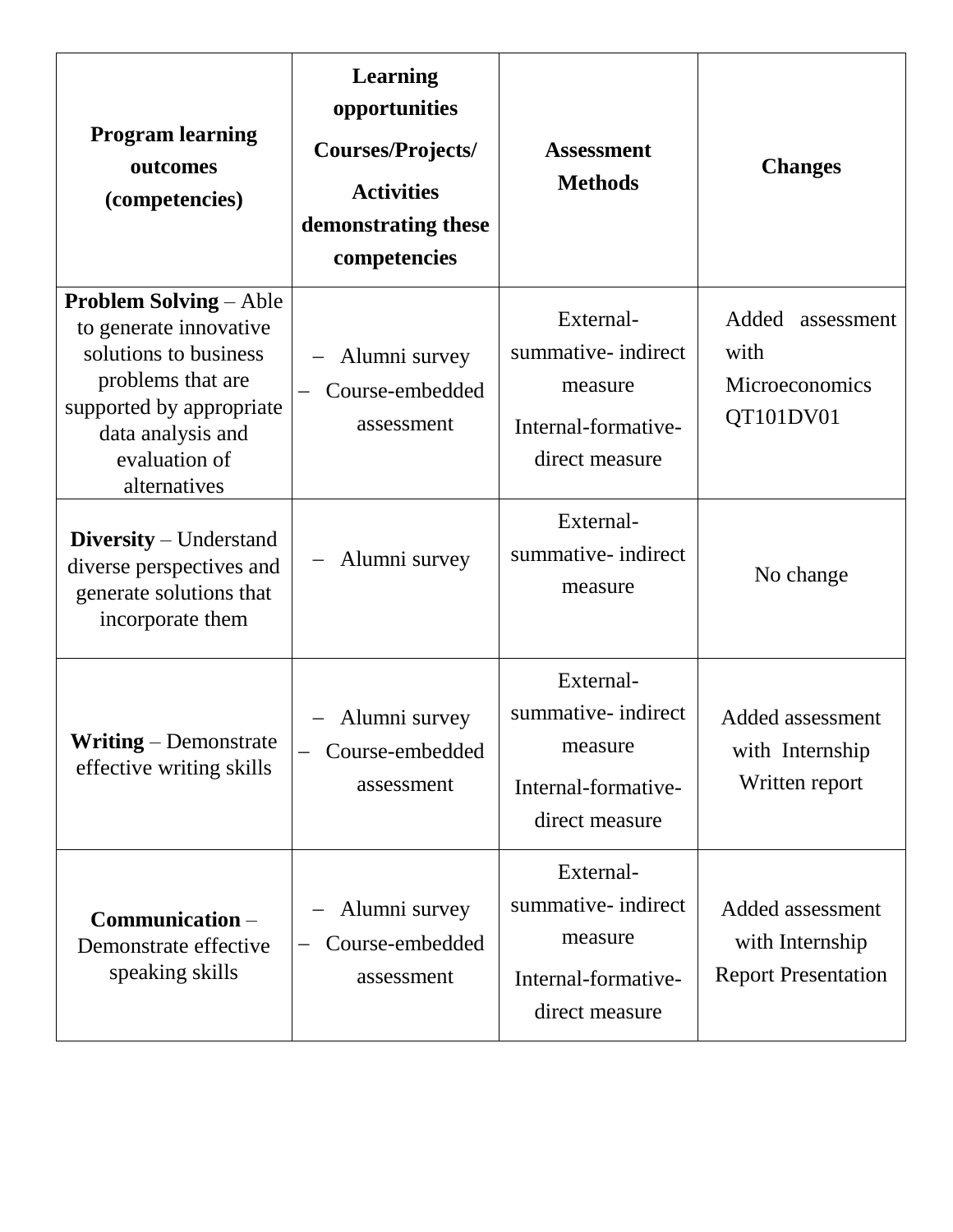| <b>Program learning</b><br>outcomes<br>(competencies)                                                                                        | <b>Learning</b><br>opportunities<br>Courses/Projects/<br><b>Activities</b><br>demonstrating these<br>competencies | <b>Assessment</b><br><b>Methods</b>                                                  | <b>Changes</b>                                                                                                                             |
|----------------------------------------------------------------------------------------------------------------------------------------------|-------------------------------------------------------------------------------------------------------------------|--------------------------------------------------------------------------------------|--------------------------------------------------------------------------------------------------------------------------------------------|
| Leadership –<br>Demonstrate effective<br>peer leadership                                                                                     | Alumni survey                                                                                                     | External-<br>summative- indirect<br>measure                                          | No change                                                                                                                                  |
| Team Work -<br>Demonstrate effective<br>participation in teams                                                                               | Alumni survey<br>Course-embedded<br>assessment                                                                    | External-<br>summative- indirect<br>measure<br>Internal-formative-<br>direct measure | Added<br>assessment<br>with<br>Organizational<br><b>Behavior</b><br><b>NS206DV01</b><br><b>or</b><br>Managerial<br>Accounting<br>KT302DV01 |
| Life-Long Learning -<br>Engage in continuous<br>education and keep<br>current within the field                                               | Alumni survey<br>Course-embedded<br>assessment                                                                    | External-<br>summative- indirect<br>measure                                          | No change                                                                                                                                  |
| <b>Analytical/Quantitative</b><br><b>Skills</b> - Demonstrate<br>analytical/quantitative<br>skills appropriate to the<br>business community. | Alumni survey<br>Course-embedded<br>assessment                                                                    | External-<br>summative- indirect<br>measure<br>Internal-formative-<br>direct measure | Added assessment<br>with Principles of<br><b>Statistics</b><br>QT112DV01                                                                   |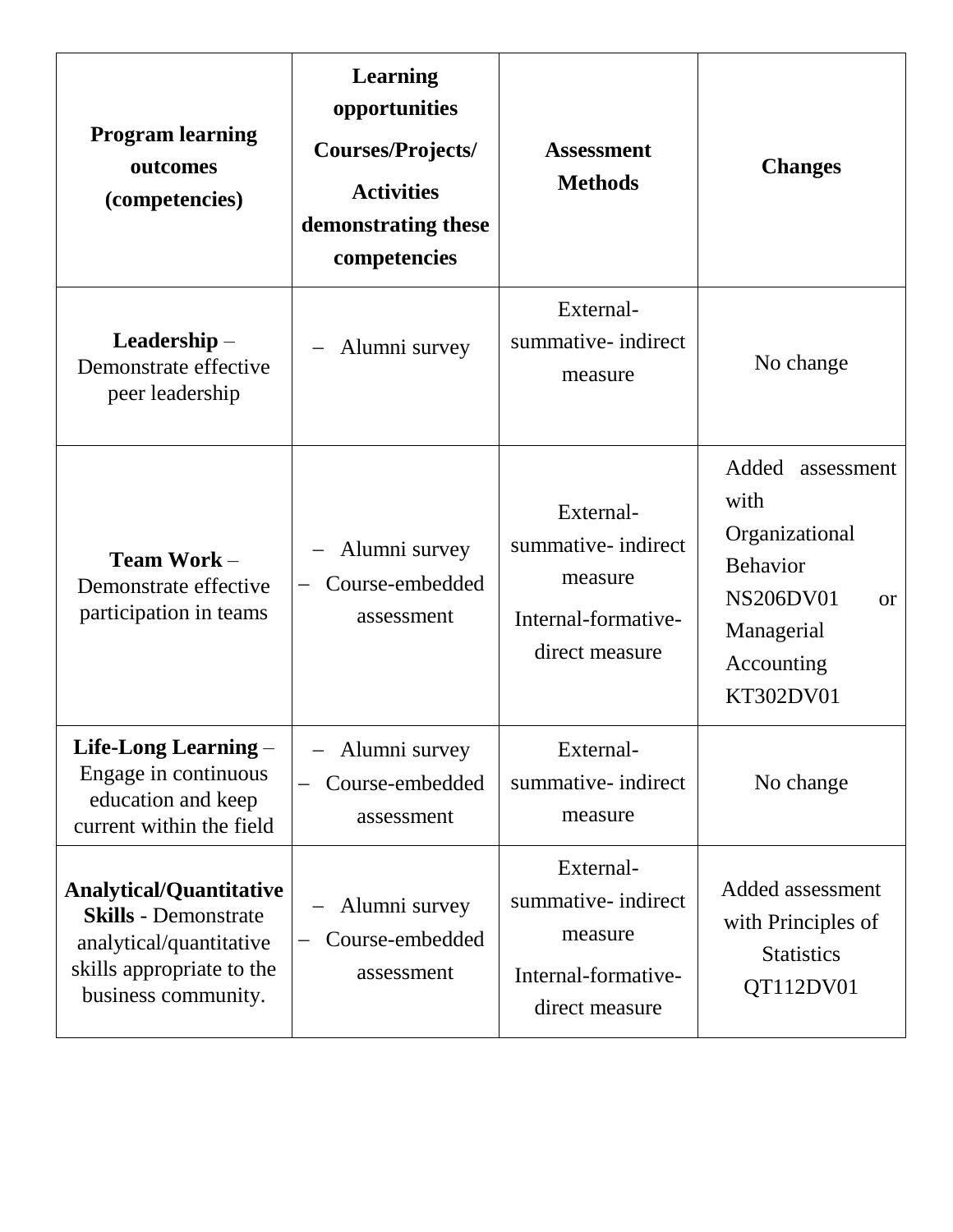| <b>Program learning</b><br>outcomes<br>(competencies)                                           | <b>Learning</b><br>opportunities<br>Courses/Projects/<br><b>Activities</b><br>demonstrating these<br>competencies | <b>Assessment</b><br><b>Methods</b>        | <b>Changes</b> |
|-------------------------------------------------------------------------------------------------|-------------------------------------------------------------------------------------------------------------------|--------------------------------------------|----------------|
| Language proficiency $-$<br>Demonstrate both<br>accuracy and fluency in<br>foreign language use | - Alumni survey                                                                                                   | External-<br>summative-indirect<br>measure | No change      |

Taking into account the comments of ACBSP evaluators in 2015 which say that the general business outcome assessment lacks direct measures, the Faculty of Economics and Business reviewed the outcomes in early 2016 and added course-embedded assessment for all general business learning outcomes. Such outcomes as diversity, leadership, life-long learning will be measured indirectly because it is hard to measure them with direct courseembedded assessment. In addition, for the language proficiency measurement which is being measured indirectly with alumni survey, the FEB considered that it should be measured directly with placement tests or pre-tests/posttests with the involvement of the English Department. Arrangements with the English Department on this matter are to be made in the Semester 1A of AY 2017-2018.

The revised assessment plan below maps the general business learning goals against the core courses for all business-related programs.

| <u>acueral pagurego ecarrung aatoomeg vogegoment i ian easo easo</u>                   |                                  |      |                           |      |      |        |       |       |       |
|----------------------------------------------------------------------------------------|----------------------------------|------|---------------------------|------|------|--------|-------|-------|-------|
| <b>Program Goals</b>                                                                   | Assessment<br>Courses or<br>ools | 5.1A | 5.2A                      | 16.1 | 16.2 | ≓<br>F | 17.2A | 18.1A | 18.2A |
| 1. Recognize ethical dimensions of business decision                                   | QT104                            | X    |                           | X    |      | X      |       |       |       |
| 2. Generate innovative solutions to business problems                                  | QT101                            | X    |                           | X    |      |        |       | X     |       |
| 3. Demonstrate effective writing skills                                                | Internship                       |      | $\boldsymbol{\mathrm{X}}$ |      | X    |        |       |       | X     |
| 4. Demonstrate effective speaking skills                                               | Internship                       |      | X                         |      | X    |        |       |       | X     |
| 5. Demonstrate effective participation in teams                                        | $NS206$ or<br>KT302              | X    |                           | X    |      |        | X     |       |       |
| 6. Demonstrate analytical/quantitative skills appropriate<br>to the business community | QT112                            | X    |                           | X    |      |        |       | X     |       |

#### **General Business Learning Outcomes Assessment Plan 2015-2018**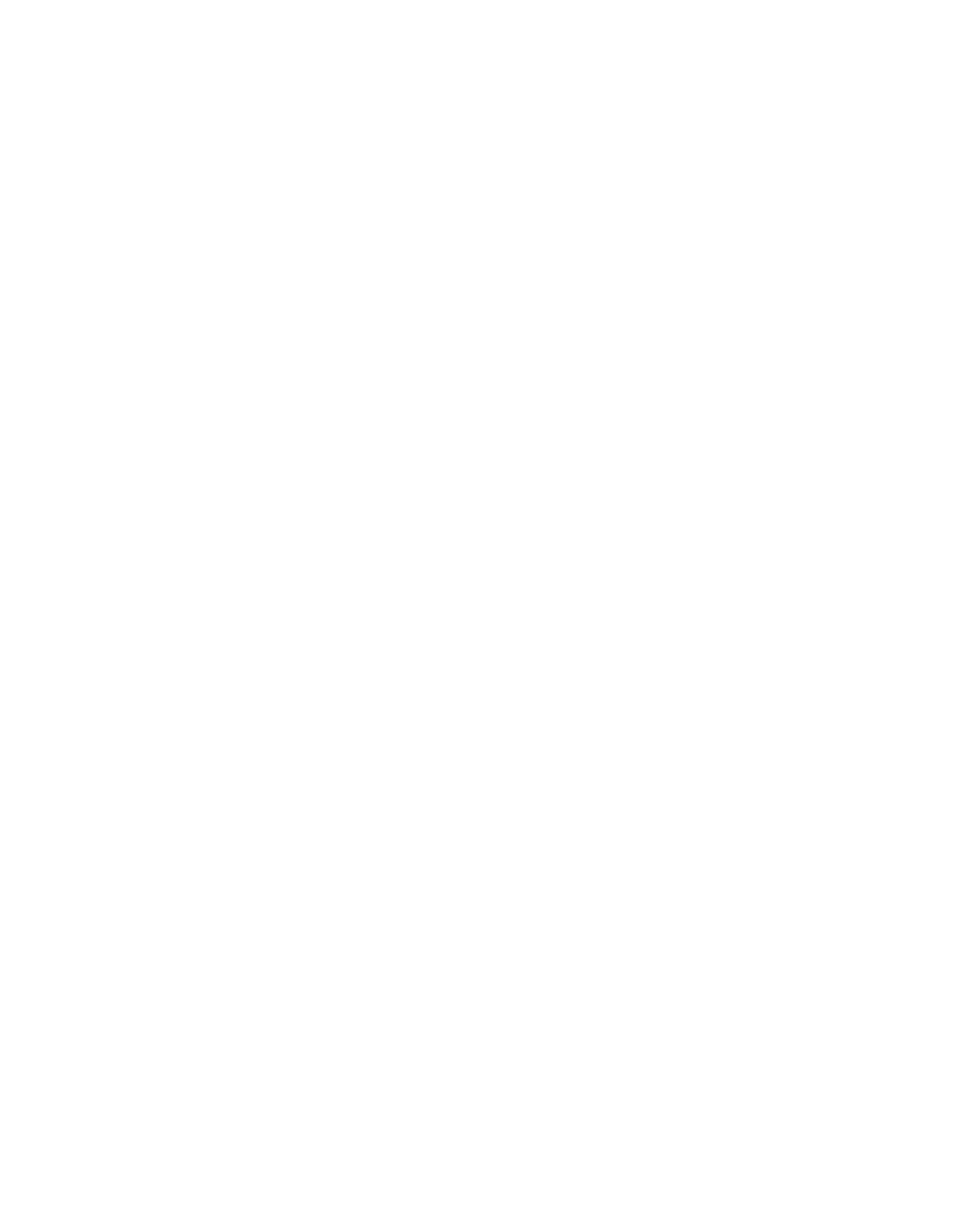#### **GENERAL BUSINESS LEARNING OUTCOMES ASSESSMENT RESULTS**

The table below captures the progress of assessment of general business learning outcomes through AY 2015- 2016.

#### **General Business Learning Outcomes Assessment Results 2014 – 2016**

| <b>General business learning</b><br>outcomes                   | Data Collected                   | <b>Sample</b>                                                         | Data Analysis  | <b>Results</b>                                                                                                                                                                     | <b>Changes</b>                                                                                                                                                                                                                                            |
|----------------------------------------------------------------|----------------------------------|-----------------------------------------------------------------------|----------------|------------------------------------------------------------------------------------------------------------------------------------------------------------------------------------|-----------------------------------------------------------------------------------------------------------------------------------------------------------------------------------------------------------------------------------------------------------|
| Recognize ethical<br>1.<br>dimensions of business<br>decision  | Semester 15.1A<br>Semester 16.1A | QT104                                                                 | Semester 16.2A | 80% of students<br>met or exceeded<br>the<br>target<br>of<br>scoring acceptable<br>or higher on a<br>three level rubric                                                            | Full scale cases<br>should be given so<br>that students can<br>provide relevant<br>solutions<br>for<br>ethical situations.                                                                                                                                |
| 2.<br>Generate innovative<br>solutions to business<br>problems | Semester 15.1A                   | QT101                                                                 | Semester 15.2A | 85% of students<br>met or exceeded<br>target<br><sub>of</sub><br>the<br>scoring acceptable<br>or higher on a<br>three level rubric                                                 | The<br>assessment<br>team recommends<br>faculty<br>develop<br>two<br>exercises/projects<br>measure<br>to<br>student's<br>critical<br>thinking<br>skills.<br>Course<br>lectures<br>and assignments<br>should<br>address<br>critical<br>thinking<br>skills. |
| 3.<br>Demonstrate effective<br>writing skills                  | Semester 15.2A                   | Internship reports<br>of all undergrad<br>programs                    | Semester 16.1A | 83% of students<br>met or exceeded<br>target of scoring<br>3 or above on the<br><b>FEC</b><br>Internship<br>Written<br>report<br>Assessment<br>Rubric                              | Cooperation with<br>library<br>the<br>to<br>provide<br>more<br>short<br>training<br>courses in writing<br>as well as use of<br>Turnitin. Meeting<br>with the English<br>Department<br>for<br>extension of use<br>of Writing Lab to<br>Business students.  |
| 4. Demonstrate effective<br>speaking skills                    | Semester 15.2A                   | Internship report<br>presentations of<br>all<br>undergrad<br>students | Semester 16.1A | 87%<br>of students<br>met or exceeded<br>target<br>the<br>of<br>scoring 3 or above<br>on the FEC Oral<br>presentation<br>Assessment<br>Rubric                                      | Encourage faculty<br>incorporate<br>to<br>activities<br>that<br>foster<br>oral<br>communication<br>skills in their<br>classes. Improve<br>course curriculum<br>teach<br>and<br>to<br>enforce<br>oral<br>communication.                                    |
| 5.<br>Demonstrate<br>effective<br>participation in<br>teams    | Semester 15.1A<br>Semester 16.1A | NS206 or KT302                                                        | Semester 16.2A | While there are<br>periodic students<br>who<br>do<br>not<br>display all of the<br>desired teamwork<br>characteristics, all<br>students<br>are<br>consistently<br>satisfied<br>with | Encourage<br>all<br>students to take<br>the "Negotiation<br>Skills"<br>course.<br>Recommend the<br><b>Negotiation Skills</b><br>Instructor<br>to<br>incorporate<br>a<br>team negotiation                                                                  |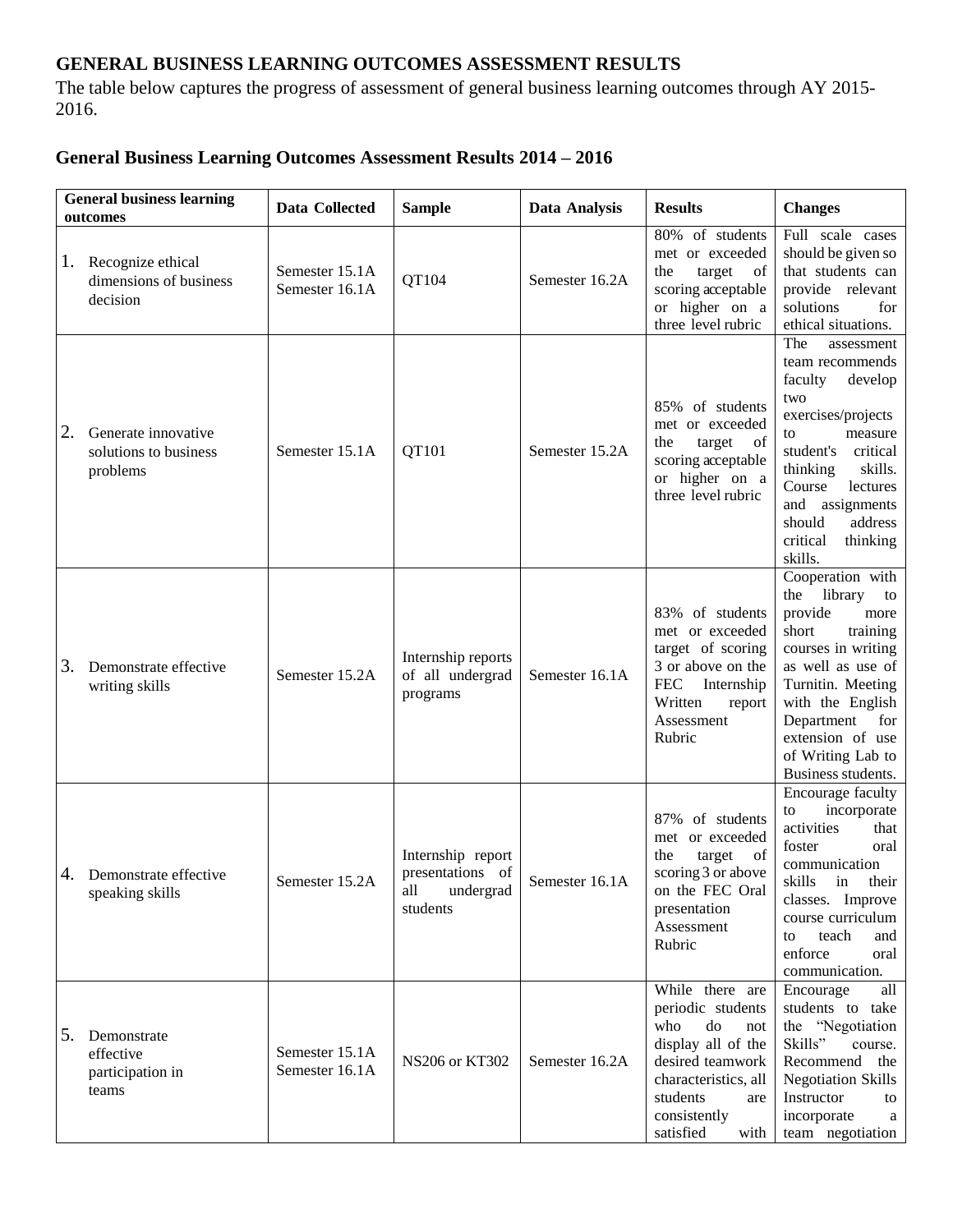| <b>General business learning</b><br>outcomes                                                       | Data Collected                   | <b>Sample</b> | Data Analysis  | <b>Results</b>                                                                                                                 | <b>Changes</b>                                                                                                                                                                         |
|----------------------------------------------------------------------------------------------------|----------------------------------|---------------|----------------|--------------------------------------------------------------------------------------------------------------------------------|----------------------------------------------------------------------------------------------------------------------------------------------------------------------------------------|
|                                                                                                    |                                  |               |                | their<br>teamwork<br>experiences<br>and<br>teammates<br>rate<br>higher than the<br>3.5/5<br>expected<br>desired<br>performance | activity<br>to<br>reinforce<br>team<br>communication                                                                                                                                   |
| 6.<br>Demonstrate<br>analytical/quantitative<br>skills appropriate to<br>the business<br>community | Semester 15.1A<br>Semester 16.1A | QT112         | Semester 16.2A | 75% of students<br>met or exceeded<br>the<br>of<br>target<br>scoring acceptable<br>or higher on a<br>three level rubric        | Students are good<br>data<br>at<br>&<br>management<br>data analysis but<br>cannot match the<br>data<br>right<br>processing<br>method with the<br>business<br>problem(s)<br>identified. |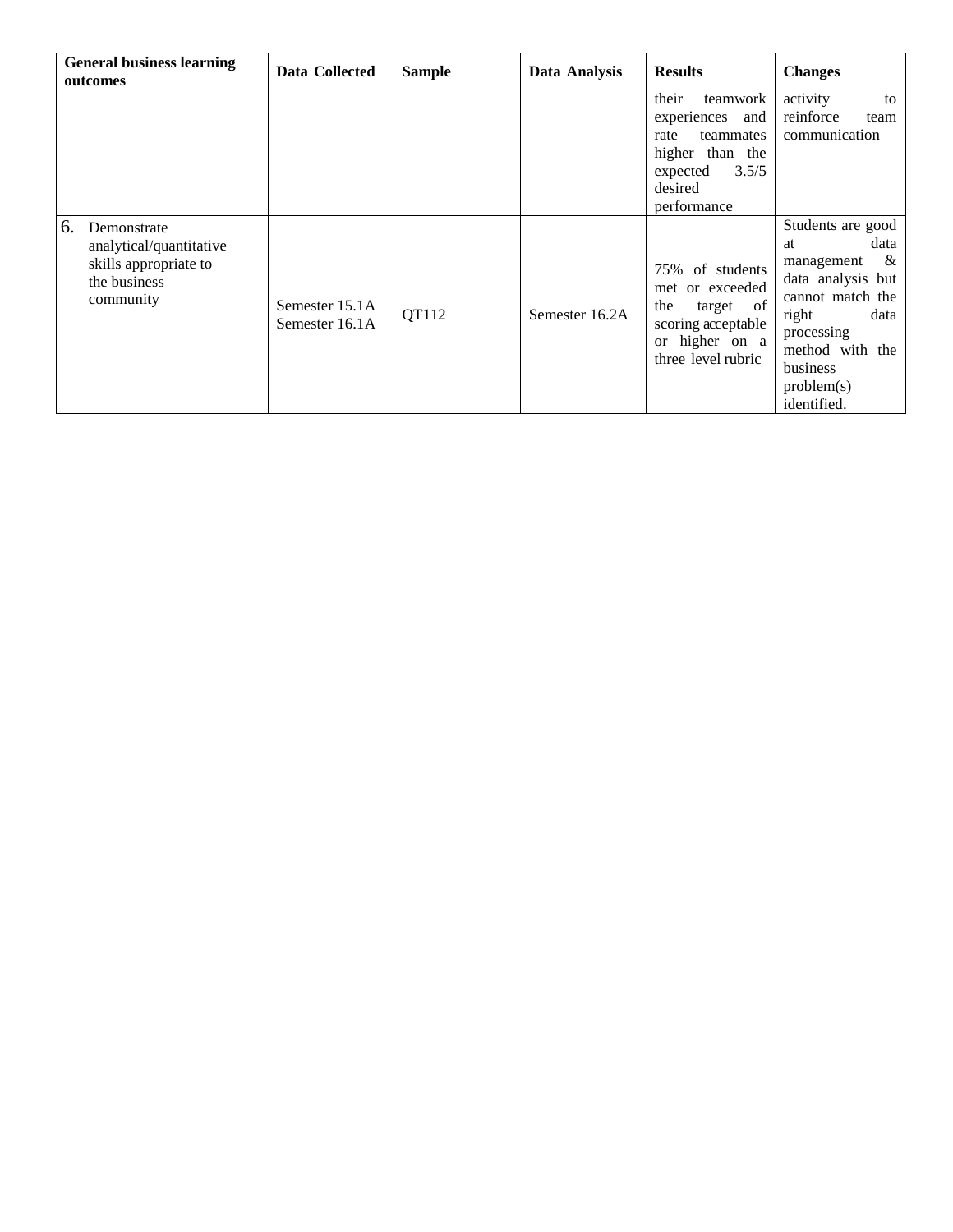#### **DISCIPLINE-LEVEL LEARNING OUTCOME RESULTS 2014-2016**

After the initial self-study was finished and accredited in late 2015 by ACBSP evaluators, the Assessment team which consists of champion, co-champion, and assessment coordinators met in 2016 for discussion and agreed the learning outcomes of each program should be reduced from the current range of 8-10 to 3-6. This change would allow for proper time to make curriculum changes with consistency and continual improvement. Therefore, some that were assessed two years ago will not be done so in the future.

Below are the assessment results of each program for the AY 2014-2015 and 2015-2016.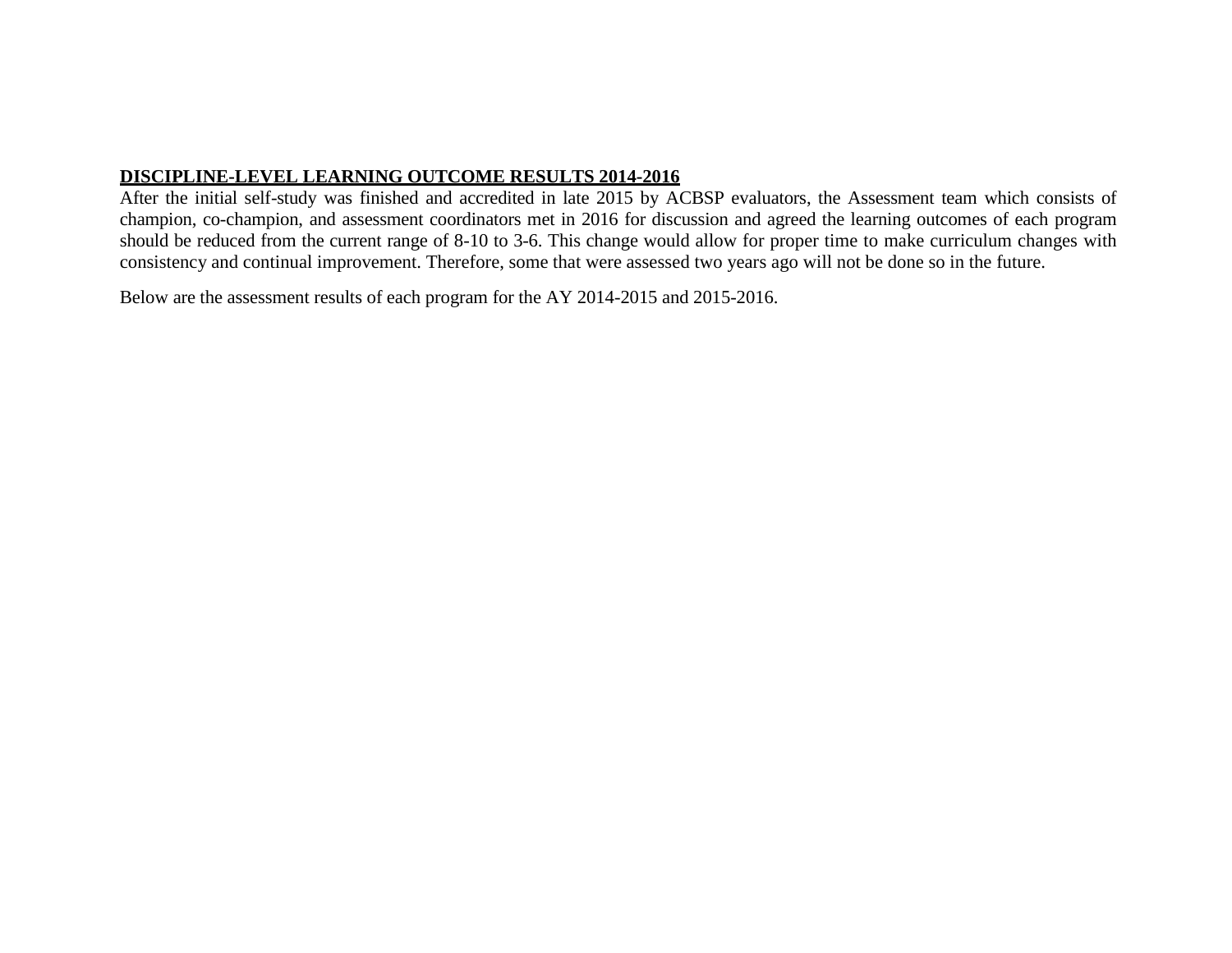#### **Learning Outcomes for Accounting Major**

Graduating students are able to apply and use fundamental concepts of audit and assurance services, and analyze issues in real world auditing settings.

| <b>Learning</b>                                                                                                                                                                                                                                                                    | <b>Measurement</b>                                                                                                                               | <b>Current Results</b>                                                                                                                                                                        | <b>Analysis of</b>                                                                                                                   | <b>Action Taken or</b>                                                            | <b>Graphs of resulting trends</b>                                                                                                                                                                                                                                                                                       |
|------------------------------------------------------------------------------------------------------------------------------------------------------------------------------------------------------------------------------------------------------------------------------------|--------------------------------------------------------------------------------------------------------------------------------------------------|-----------------------------------------------------------------------------------------------------------------------------------------------------------------------------------------------|--------------------------------------------------------------------------------------------------------------------------------------|-----------------------------------------------------------------------------------|-------------------------------------------------------------------------------------------------------------------------------------------------------------------------------------------------------------------------------------------------------------------------------------------------------------------------|
| outcome and<br>performance<br>standard                                                                                                                                                                                                                                             | instrument                                                                                                                                       |                                                                                                                                                                                               | <b>Results</b>                                                                                                                       | Improvement<br>made                                                               |                                                                                                                                                                                                                                                                                                                         |
| Apply and use<br>fundamental<br>concepts of audit<br>and assurance<br>services (75% of<br>the students must<br>score at or higher<br>than acceptable<br>on a faculty-<br>approved rubric),<br>and analyze<br>issues in real<br>world auditing<br>settings (70% of<br>the students) | Two question<br>with two<br>criteria is<br>designed for<br>the final exam<br>of<br>KT407DV03<br>rubric is used<br>to score<br>students'<br>work. | The data of the<br>three semesters<br>show that<br>criterion 1 is<br>nearly met<br>(mean value of<br>72.64% of three<br>semesters) and<br>criterion 2 is not<br>met (mean value<br>of 64.44%) | Trend is down<br>for both<br>competences,<br>especially the<br>ability to<br>analyze issues<br>in real world<br>auditing<br>settings | Students should<br>be exposed to<br>more case<br>analysis and<br>problem solving. | <b>ADVANCED AUDIT</b><br><b>KT407DV03</b><br>100.00%<br>90.00%<br>Apply and use<br>80.00%<br>fundamental<br>70.00%<br>concepts of audit<br>60.00%<br>and assurance<br>services<br>50.00%<br>40.00%<br>Analyze issues in<br>real world<br>30.00%<br>auditing settings.<br>20.00%<br>10.00%<br>0.00%<br>14.2A 15.1A 16.1A |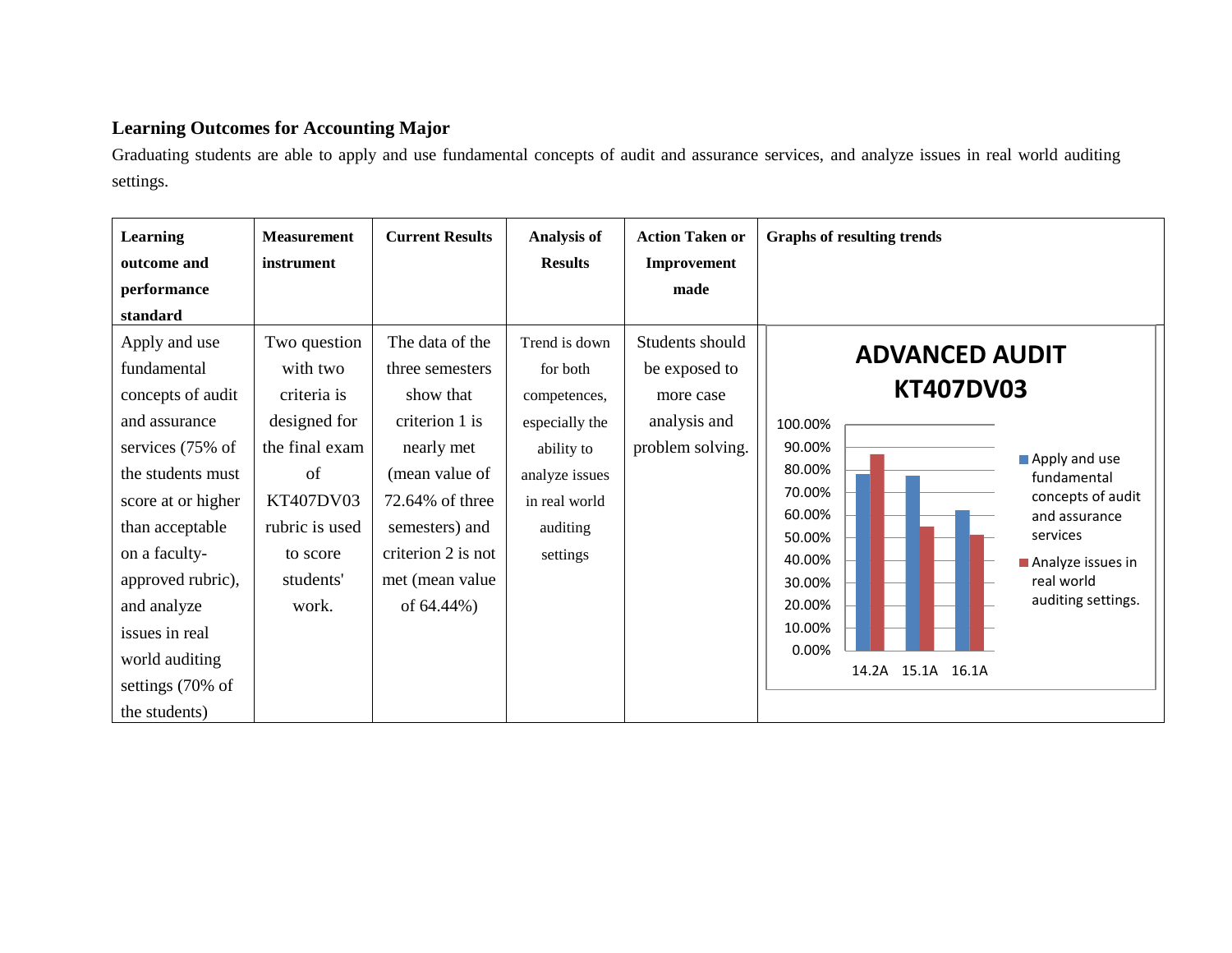Graduating students are able to classify accounts, calculate for assets, liabilities, equity, earnings and cash flows for sole proprietorships, partnerships, corporations and governmental entities.

| Learning           | <b>Measurement</b> | <b>Current Results</b> | <b>Analysis of</b> | <b>Action Taken or</b> | <b>Graphs of resulting trends</b>            |
|--------------------|--------------------|------------------------|--------------------|------------------------|----------------------------------------------|
| outcome and        | instrument         |                        | <b>Results</b>     | Improvement            |                                              |
| performance        |                    |                        |                    | made                   |                                              |
| standard           |                    |                        |                    |                        |                                              |
| Use appropriate    | 50 questions       | The students           | Overall the        | More practice          | <b>Financial Accounting 2</b>                |
| accounts for       | are designed       | were able to           | students were      | is needed with         |                                              |
| journal entries    | for the final      | record                 | able to identify   | some questions         | <b>KT304DV01</b>                             |
| (over $80\%$ of    | exam in            | transactions for       | appropriate        | or situations for      | 95%                                          |
| students must      | Financial          | various kinds of       | accounts for       | preparing              | 90%<br>Use appropriate                       |
| score at or higher | Accounting 2.      | businesses and         | journal entries    | financial              | accounts to<br>85%<br>record                 |
| than 50% of the    |                    | prepare financial      | but did not do     | reports in             | 80%<br>Prepare financial                     |
| number of exam     |                    | reports in             | as well in         | accordance             | 75%<br>statements<br>15.2A<br>16.1A<br>14.1A |
| questions) and     |                    | accordance with        | preparing,         | with VAS. The          | <b>Semester</b>                              |
| prepare financial  |                    | VAS (over 80%          | presenting and     | final test should      |                                              |
| reports in         |                    | of students) but       | interpreting       | not be too long        |                                              |
| accordance with    |                    | performed less         | financial          | to be completed        |                                              |
| Vietnamese         |                    | well in                | reports in         | by the students.       |                                              |
| Accounting         |                    | preparing,             | accordance         |                        |                                              |
| System (over       |                    | presenting and         | with VAS.          |                        |                                              |
| 80% of students).  |                    | interpreting           | However both       |                        |                                              |
|                    |                    | financial reports      | trends are up      |                        |                                              |
|                    |                    | in accordance          | for 5 semesters    |                        |                                              |
|                    |                    | with VAS               |                    |                        |                                              |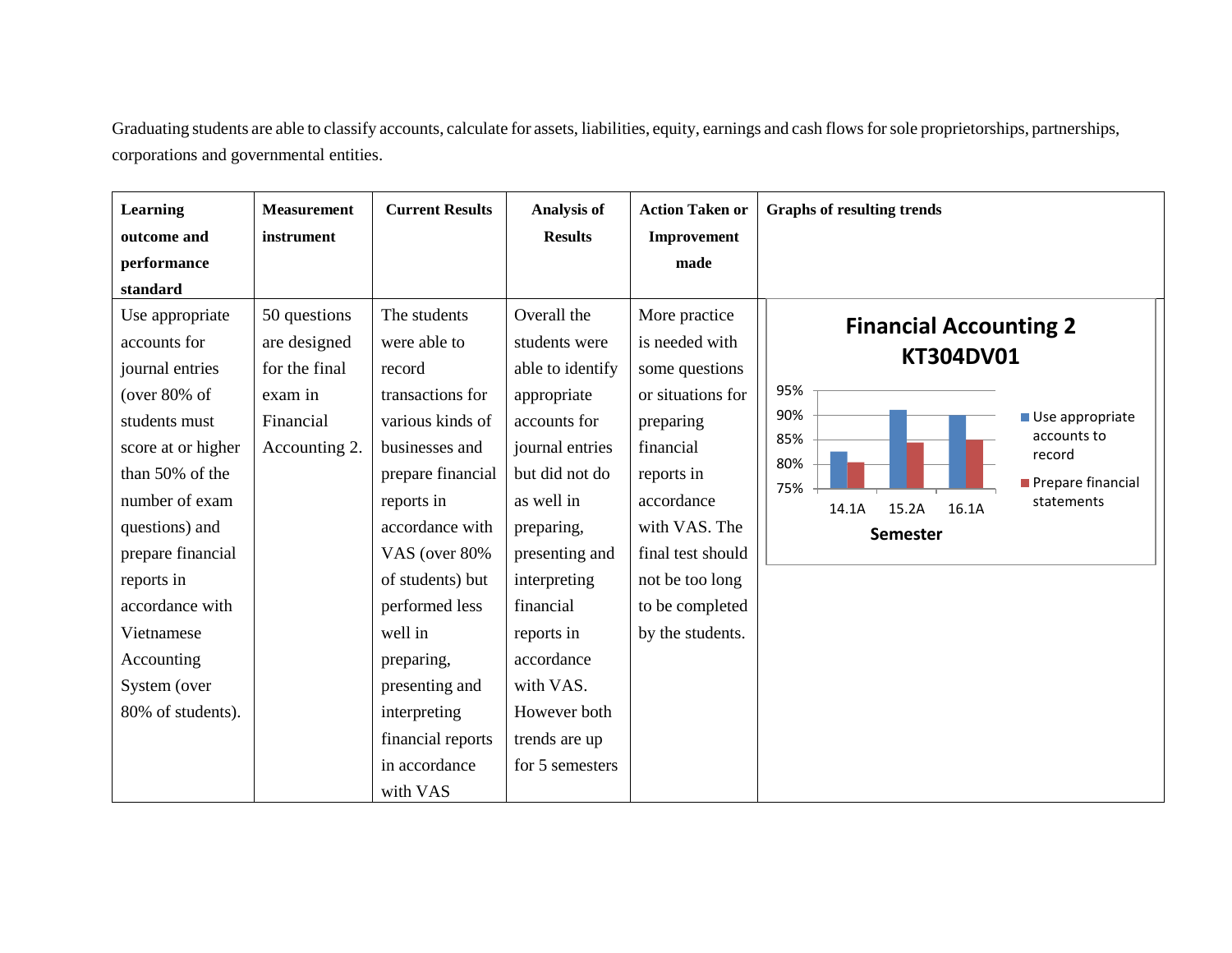| <b>Learning outcome</b><br>and performance<br>standard                                                                                                                                                                                                                                                                                     | <b>Measurement</b><br>instrument                                                                                                                                                                 | <b>Current Results</b>                                                                                                                                                                                                                                                                      | <b>Analysis of Results</b>                                                                                                                                                                                                                                                                                           | <b>Action Taken or</b><br>Improvement<br>made                                    | <b>Graphs of resulting trends</b>                                                                                                                                                                                                                                                |
|--------------------------------------------------------------------------------------------------------------------------------------------------------------------------------------------------------------------------------------------------------------------------------------------------------------------------------------------|--------------------------------------------------------------------------------------------------------------------------------------------------------------------------------------------------|---------------------------------------------------------------------------------------------------------------------------------------------------------------------------------------------------------------------------------------------------------------------------------------------|----------------------------------------------------------------------------------------------------------------------------------------------------------------------------------------------------------------------------------------------------------------------------------------------------------------------|----------------------------------------------------------------------------------|----------------------------------------------------------------------------------------------------------------------------------------------------------------------------------------------------------------------------------------------------------------------------------|
| Students will<br>understand,<br>record, and<br>perform external<br>analysis on the<br>business<br>transactions<br>actually incurred<br>in business<br>according to<br>international<br>accounting<br>standards (IAS)<br>$(90\% \text{ of the})$<br>students must<br>score at or higher<br>than 50% of the<br>number of exam<br>questions). | $4$ to 6<br>questions<br>with two<br>criteria are<br>designed for<br>the final exam<br>of<br>KT408DE02<br>(International<br>Accounting<br>2). A rubric is<br>used to score<br>students'<br>work. | Approximately<br>90% of the<br>students<br>understand<br>International<br>Accounting<br>Standards.<br>However a<br>smaller<br>percentage of<br>students are able<br>to produce and<br>analyze<br>financial<br>statements in<br>accordance with<br>IAS $(81\% \text{ of the})$<br>students). | Overall, the trends<br>are positively stable.<br>Most of the students<br>were able to<br>understand and<br>record the business<br>transactions, make<br>financial statements<br>and analyze<br>financial statements<br>according to IAS but<br>some students<br>perform poorly<br>because of English<br>proficiency. | More<br>prerequisite<br>accounting<br>courses should<br>be taught in<br>English. | <b>International Accounting 2 -</b><br><b>KT408DE02</b><br>120%<br>100%<br>80%<br>60%<br>40%<br>20%<br>0%<br>14.1A 15.2A 16.1A<br>$\blacksquare$ Understanding<br><b>Semester</b><br>International<br>Accounting<br>Standards (IAS)<br>■ Making financial<br>reports meeting IAS |

Graduating students are able to prepare and present, and interpret financial reports in accordance with IAS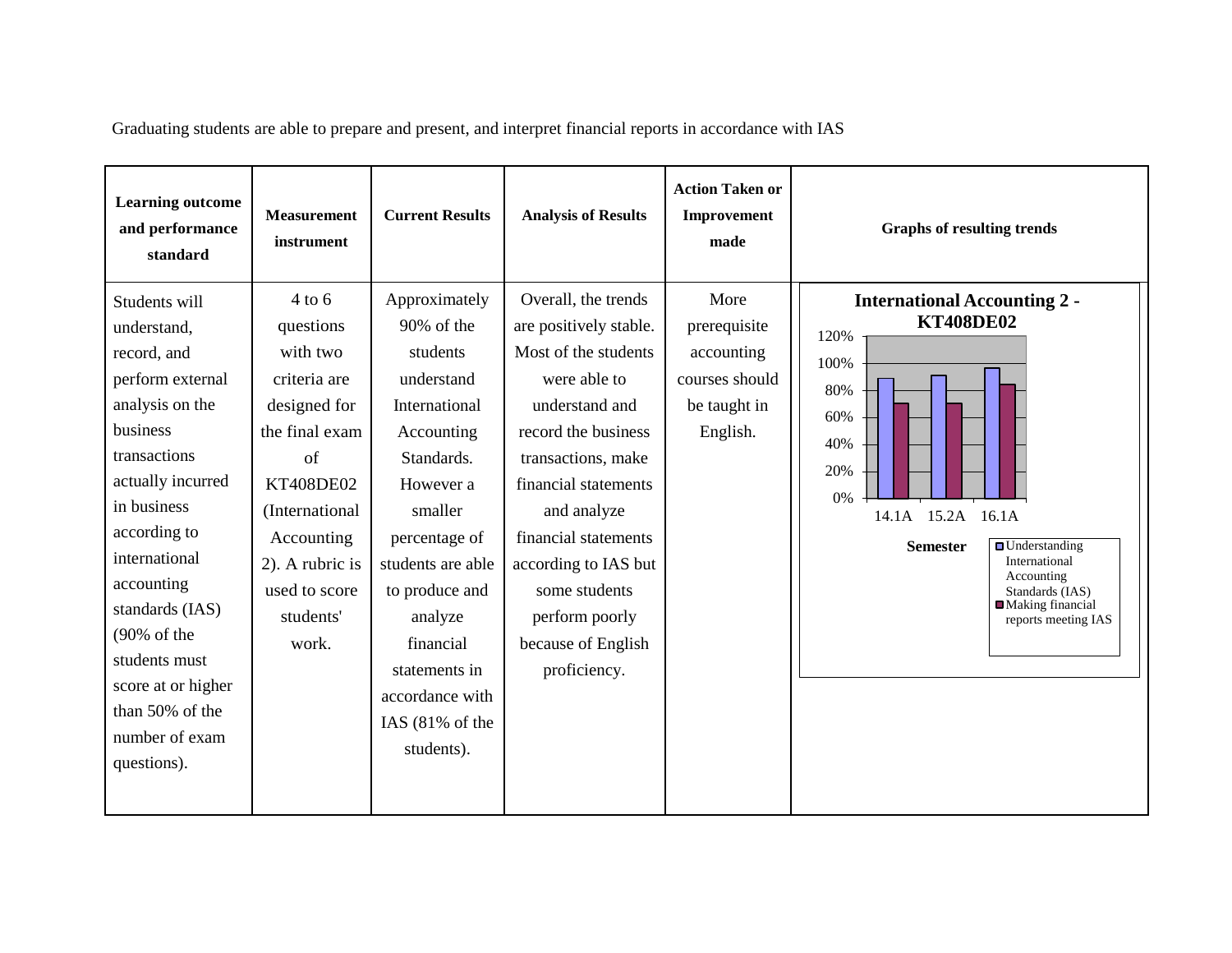Graduating students are able to use relevant management accounting techniques with cost information, for planning, decision-making, performance evaluation and control, within different business settings.

| <b>Learning outcome</b><br>and performance<br>standard                                                                                                                                                                                                                         | <b>Measurement</b><br>instrument                                                      | <b>Current Results</b>                                                                                                                                                                                                                                                      | <b>Analysis of</b><br><b>Results</b>                                                                                                                                        | <b>Action Taken</b><br>0r<br>Improvement<br>made                   | <b>Graphs of resulting trends</b>                                                                                                                                                                                                         |
|--------------------------------------------------------------------------------------------------------------------------------------------------------------------------------------------------------------------------------------------------------------------------------|---------------------------------------------------------------------------------------|-----------------------------------------------------------------------------------------------------------------------------------------------------------------------------------------------------------------------------------------------------------------------------|-----------------------------------------------------------------------------------------------------------------------------------------------------------------------------|--------------------------------------------------------------------|-------------------------------------------------------------------------------------------------------------------------------------------------------------------------------------------------------------------------------------------|
| Students will be<br>able to calculate                                                                                                                                                                                                                                          | 2 questions are<br>designed for                                                       | More than 80%<br>of the students                                                                                                                                                                                                                                            | Overall, the<br>students were                                                                                                                                               | More practice<br><sub>on</sub>                                     | <b>Cost Accounting KT301DV02</b><br>100%                                                                                                                                                                                                  |
| unit cost of<br>products by using<br>appropriate<br>methods (80% of<br>the students must<br>score at or higher<br>than 50% of the<br>number of exam<br>questions) and<br>performing<br>comprehensive<br>analysis of<br>product costing<br>$(70\% \text{ of the})$<br>students) | the final exam<br>of<br>KT301DV02.<br>A rubric is<br>used to score<br>students' work. | are able to use<br>appropriate<br>methods for<br>product costing<br>but only 54% to<br>82% of them can<br>perform a<br>comprehensive<br>analysis of<br>product costing.<br>The percentage<br>of students who<br>perform well<br>fluctuates from<br>semester to<br>semester. | able to use<br>relevant<br>methods for<br>calculating<br>product cost<br>but still<br>struggled with<br>performing a<br>comprehensive<br>analysis of<br>product<br>costing. | comprehensive<br>case analysis of<br>product costing<br>is needed. | 90%<br>80%<br>70%<br>Using<br>appropriate<br>60%<br>methods for<br>product costings.<br>50%<br>$\blacksquare$ Practice<br>40%<br>comprehensive<br>30%<br>case of product<br>costing.<br>20%<br>10%<br>0%<br>14.2A 15.1A 15.2A 16.1A 16.2A |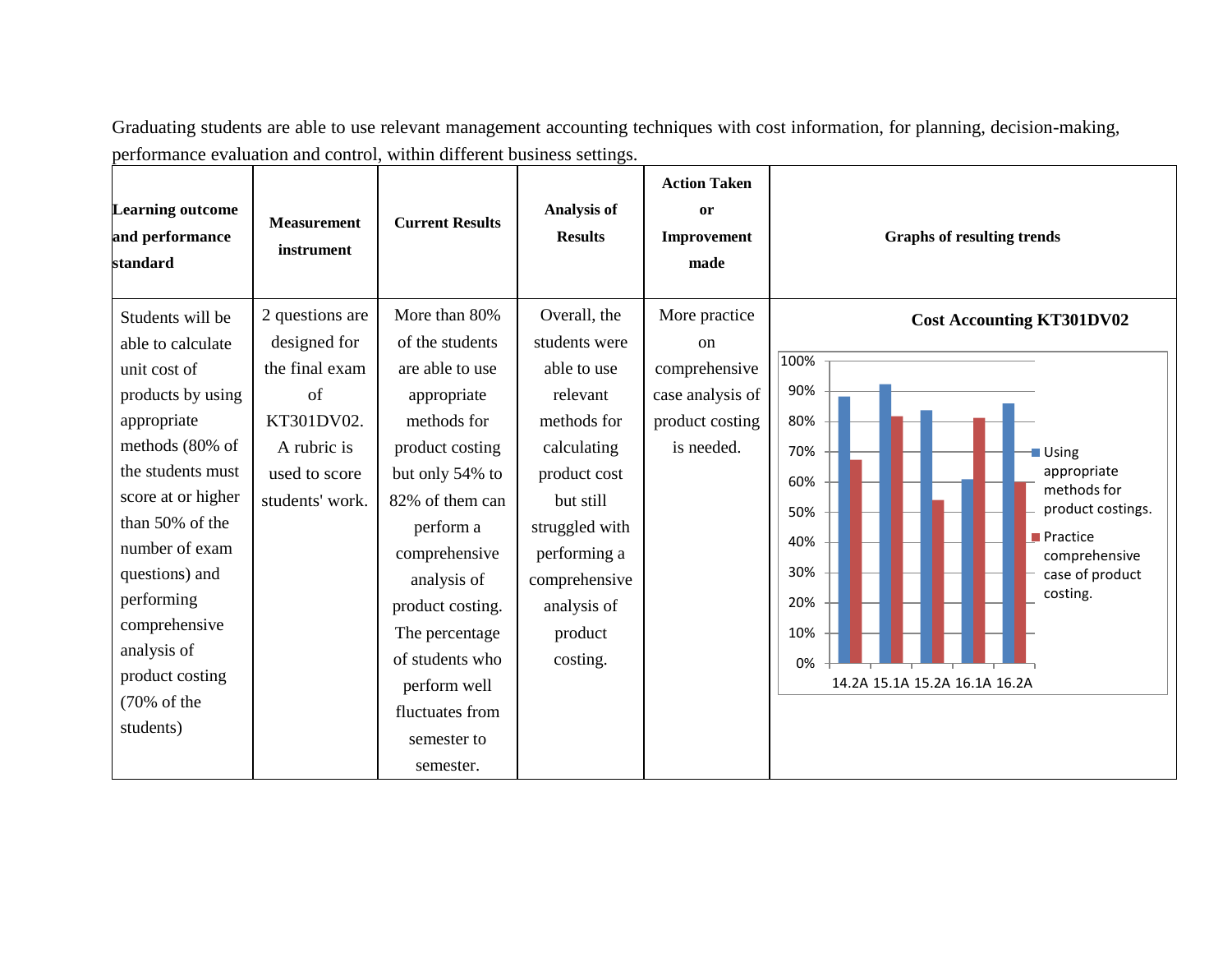| <b>Learning outcome</b><br>and performance<br>standard                                                                                                                                                                                                                                                    | <b>Measurement</b><br>instrument                                                                                                                                                                                                                                                                                | <b>Current Results</b>                                                                                                                                                                                                                                                                                                         | <b>Analysis of</b><br><b>Results</b>                                                                                                                                                                                                                                                                           | <b>Action Taken or</b><br>Improvement<br>made                                                                                                    | <b>Graphs of resulting trends</b>                                                                                                                                                                                                                                                                      |
|-----------------------------------------------------------------------------------------------------------------------------------------------------------------------------------------------------------------------------------------------------------------------------------------------------------|-----------------------------------------------------------------------------------------------------------------------------------------------------------------------------------------------------------------------------------------------------------------------------------------------------------------|--------------------------------------------------------------------------------------------------------------------------------------------------------------------------------------------------------------------------------------------------------------------------------------------------------------------------------|----------------------------------------------------------------------------------------------------------------------------------------------------------------------------------------------------------------------------------------------------------------------------------------------------------------|--------------------------------------------------------------------------------------------------------------------------------------------------|--------------------------------------------------------------------------------------------------------------------------------------------------------------------------------------------------------------------------------------------------------------------------------------------------------|
| Students will be<br>able to document<br>and interpret<br>business<br>processes in the<br>primary business<br>transaction cycles<br>by identifying<br>general and<br>application<br>processing<br>controls (68% of<br>the students), and<br>designing<br>accounting<br>flowcharts (90%<br>of the students) | 20 multiple<br>choice questions<br>to check<br>students'<br>understanding of<br>the nature of<br>control exposures<br>and ability to<br>identify general<br>and application<br>processing<br>controls, and 1<br>question about<br>accounting<br>flowchart are<br>designed for the<br>final exam of<br>KT303DV01 | More than 90% of<br>the students are<br>able to design<br>accounting<br>flowcharts.<br>However the<br>percentage of<br>students who<br>understand the<br>nature of control<br>exposures and are<br>able to identify<br>general and<br>application<br>processing<br>controls is<br>fluctuating from<br>semester to<br>semester. | Overall, the<br>students were able<br>to design<br>accounting<br>flowcharts. Their<br>understanding of<br>the internal<br>control system<br>and ability to<br>identify<br>processing<br>controls is not<br>stable (from 52%<br>of students in<br>14.2A semester to<br>92% of students<br>in 15.2A<br>semester) | Understanding of<br>internal control<br>system should be<br>emphasized with<br>more exposure to<br>case study of<br>internal control<br>systems. | <b>Accounting information</b><br>System KT303DV01<br>120%<br>100%<br>80%<br>60%<br>40%<br>20%<br>0%<br>14.2A 15.1A 15.2A<br><b>Semester</b><br>■ understanding of the nature of<br>control exposures and identify<br>general and application processing<br>controls<br>designing accounting flowcharts |

Graduating students are able to document and interpret business processes in the primary business transaction cycles.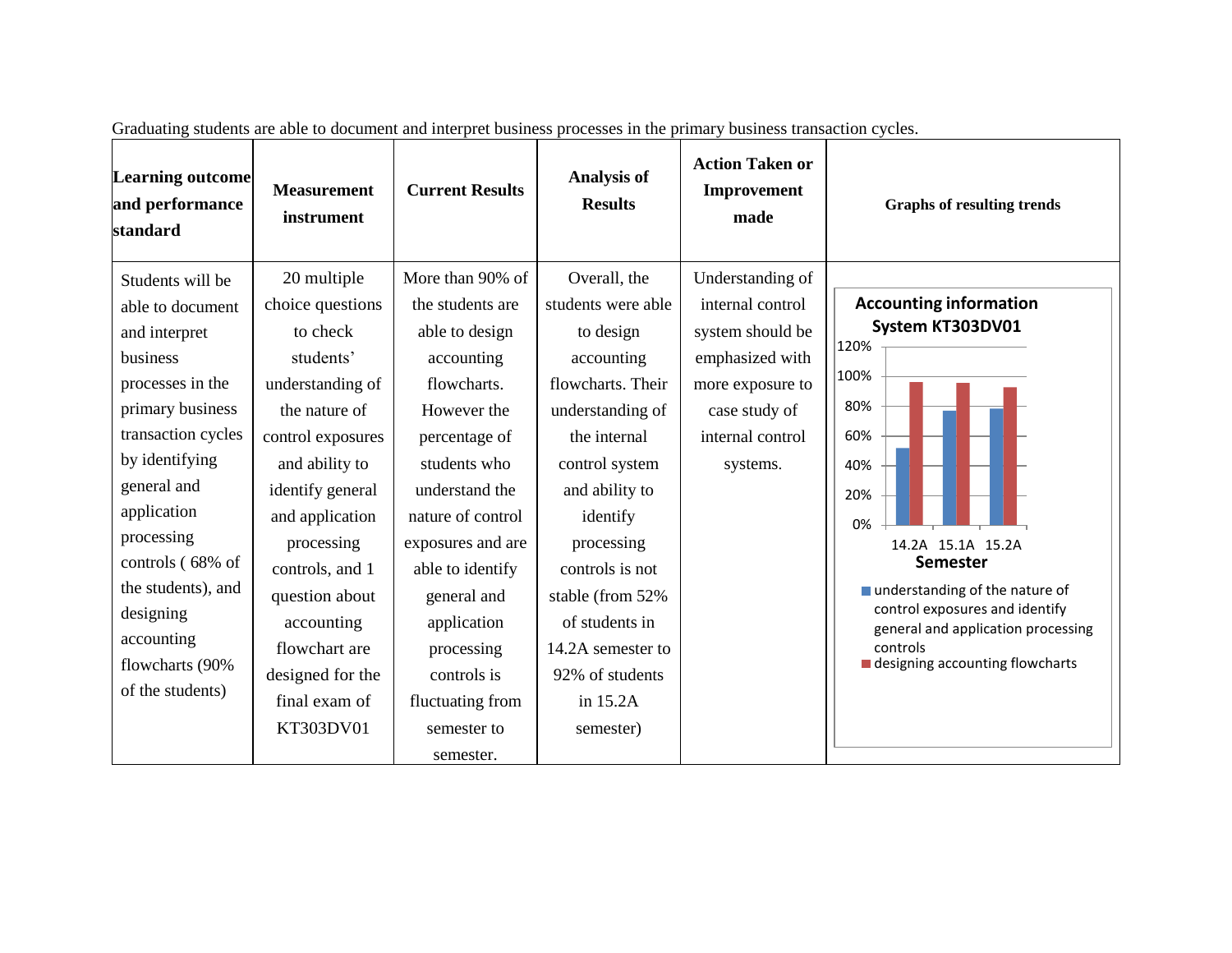| <b>Learning outcome</b><br>and performance<br>standard                                                                                                                                                                                                                                                                                                                  | <b>Measurement</b><br>instrument                                                                                                         | <b>Current Results</b>                                                                                                                                                                                                   | Analysis of<br><b>Results</b>                                                                                                                                                                                                           | <b>Action Taken or</b><br>Improvement<br>made                                                                                                                                                                                  | <b>Graphs of resulting trends</b>                                                                                                                                                                                                                          |
|-------------------------------------------------------------------------------------------------------------------------------------------------------------------------------------------------------------------------------------------------------------------------------------------------------------------------------------------------------------------------|------------------------------------------------------------------------------------------------------------------------------------------|--------------------------------------------------------------------------------------------------------------------------------------------------------------------------------------------------------------------------|-----------------------------------------------------------------------------------------------------------------------------------------------------------------------------------------------------------------------------------------|--------------------------------------------------------------------------------------------------------------------------------------------------------------------------------------------------------------------------------|------------------------------------------------------------------------------------------------------------------------------------------------------------------------------------------------------------------------------------------------------------|
| <b>Students</b><br>demonstrate this<br>competency by<br>calculating the<br>value add tax<br>$(90\% \text{ of the})$<br>students must<br>score at or higher<br>than 50% of the<br>number of exam<br>questions);<br>calculating the<br>enterprise income<br>tax $(80\% \text{ of }$<br>students) and<br>Calculating the<br>Individual<br>income tax (70%)<br>of students) | 3 exam<br>questions are<br>designed for<br>the final exam<br>$\sigma$ f<br>KT212DV01.<br>A rubric is<br>used to score<br>students' work. | Most of the<br>students (more<br>than 75% of the<br>students) can<br>calculate VAT<br>and enterprise<br>income taxes but<br>the percentage of<br>students who can<br>calculate personal<br>income tax is<br>fluctuating. | Overall the<br>students were<br>able to<br>calculate<br>various types<br>of taxes of a<br>company but<br>need more<br>improvements<br>when they<br>calculating<br>personal<br>income tax,<br>esp. need to<br>read tax law<br>documents. | Due to lacking<br>data, trends are<br>not stable and<br>clear to<br>determine which<br>action to take.<br>Include more<br>incentives for<br>students to do the<br>reading and more<br>exercises on<br>taxation<br>calculation. | <b>TAXATION KT212DV01</b><br>94%<br>92%<br>100%<br>$82\%$ <sub>-76%</sub><br>78%<br>80%<br>60%<br>40%<br>22%<br>20%<br>0%<br>14.1A<br>15.2A<br>■ Calculating individual income tax<br>■ Calculating value added tax<br>■ Calculating enterprise income tax |

Graduating students are able to prepare tax returns for individuals and business entities in compliance with government tax laws.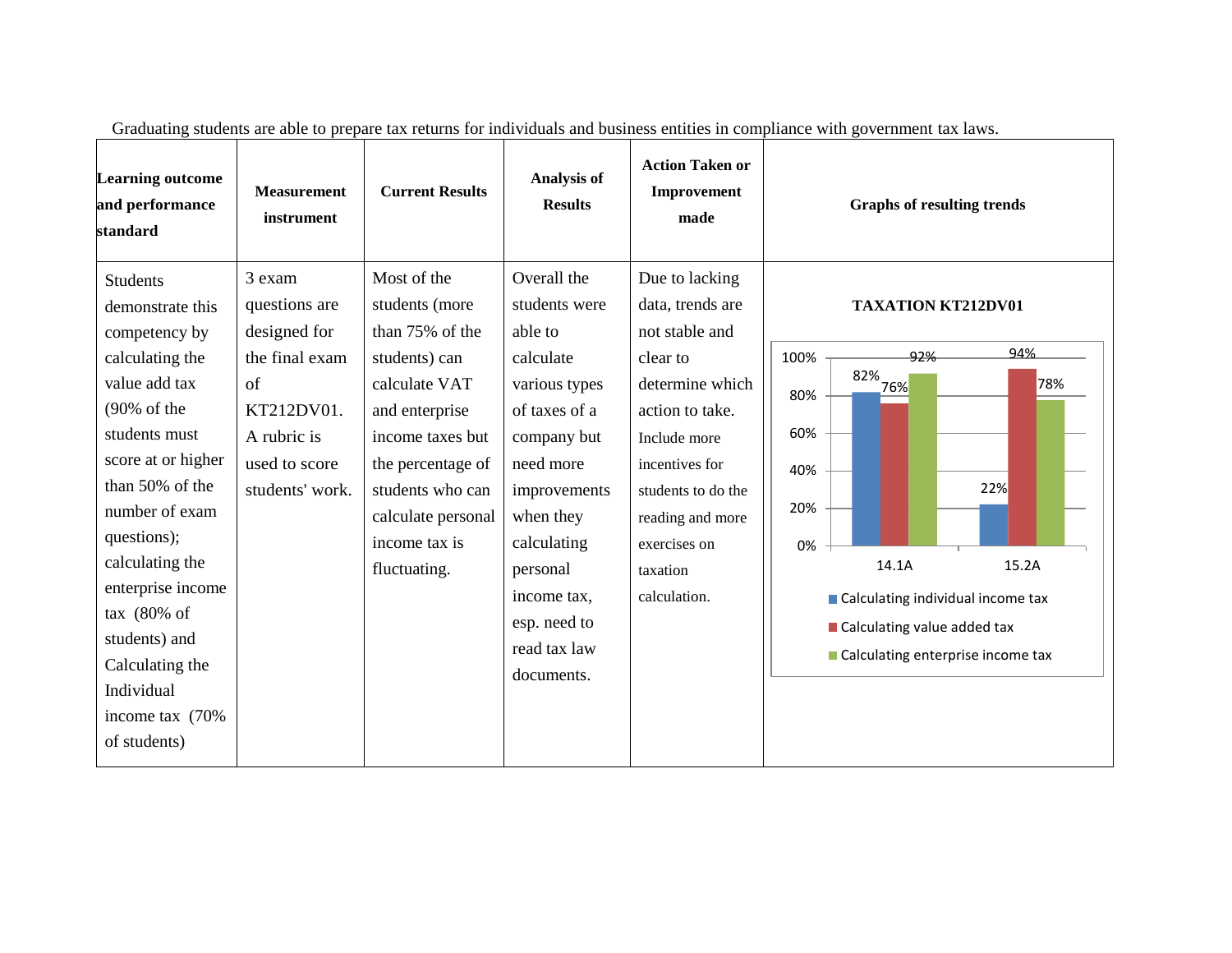# **Learning Outcomes for Finance-Banking Major**

Graduating students are able to forecast and evaluate financial statements

| <b>Learning outcome</b><br>and performance<br>standard                                                                                                                                                | <b>Measurement</b><br>instrument                                                                                                                | <b>Current Results</b>                                                                                                                                                                                                                                           | <b>Analysis of</b><br><b>Results</b>                                                                                                                                                                                                             | <b>Action Taken or</b><br>Improvement<br>made                                                                                                                                                                        | <b>Graphs of resulting trends</b>                                                                                                                                         |
|-------------------------------------------------------------------------------------------------------------------------------------------------------------------------------------------------------|-------------------------------------------------------------------------------------------------------------------------------------------------|------------------------------------------------------------------------------------------------------------------------------------------------------------------------------------------------------------------------------------------------------------------|--------------------------------------------------------------------------------------------------------------------------------------------------------------------------------------------------------------------------------------------------|----------------------------------------------------------------------------------------------------------------------------------------------------------------------------------------------------------------------|---------------------------------------------------------------------------------------------------------------------------------------------------------------------------|
| Students will be<br>able to "forecast<br>and evaluate<br>financial<br>statements" by<br>computing ratios<br>(90% of students)<br>and evaluating<br>and making<br>recommendations<br>(75 of students). | 1 to 4 questions<br>with two criteria<br>are designed for<br>the final exam of<br>TC302DE01. A<br>rubric is used to<br>score students'<br>work. | The students are<br>able to compute<br>ratios based on<br>data on annual<br>report (from 58%<br>- 96% of students)<br>but performed<br>worse for<br>evaluating and<br>providing<br>recommendations<br>(less than $50\%$ of<br>the students in<br>semester 14.2A) | Overall the<br>students were able<br>to identify the<br>tools used for<br>computing ratios<br>on the basis of<br>annual reports of<br>one firm but still<br>struggled with<br>performing in-<br>depth analysis and<br>making<br>recommendations. | Computations of<br>ratios should be<br>introduced in<br>prerequisites such<br>as Financial<br>Accounting and<br>Corporate Finance.<br>In addition English<br>proficiency should<br>be improved for<br>some students. | <b>Financial statement</b><br>analysis TC302DE01<br>120%<br>100%<br>80%<br>60%<br>40%<br>20%<br>0%<br><b>Semester</b><br>■ Compute ratios<br>Evaluation and<br>suggestion |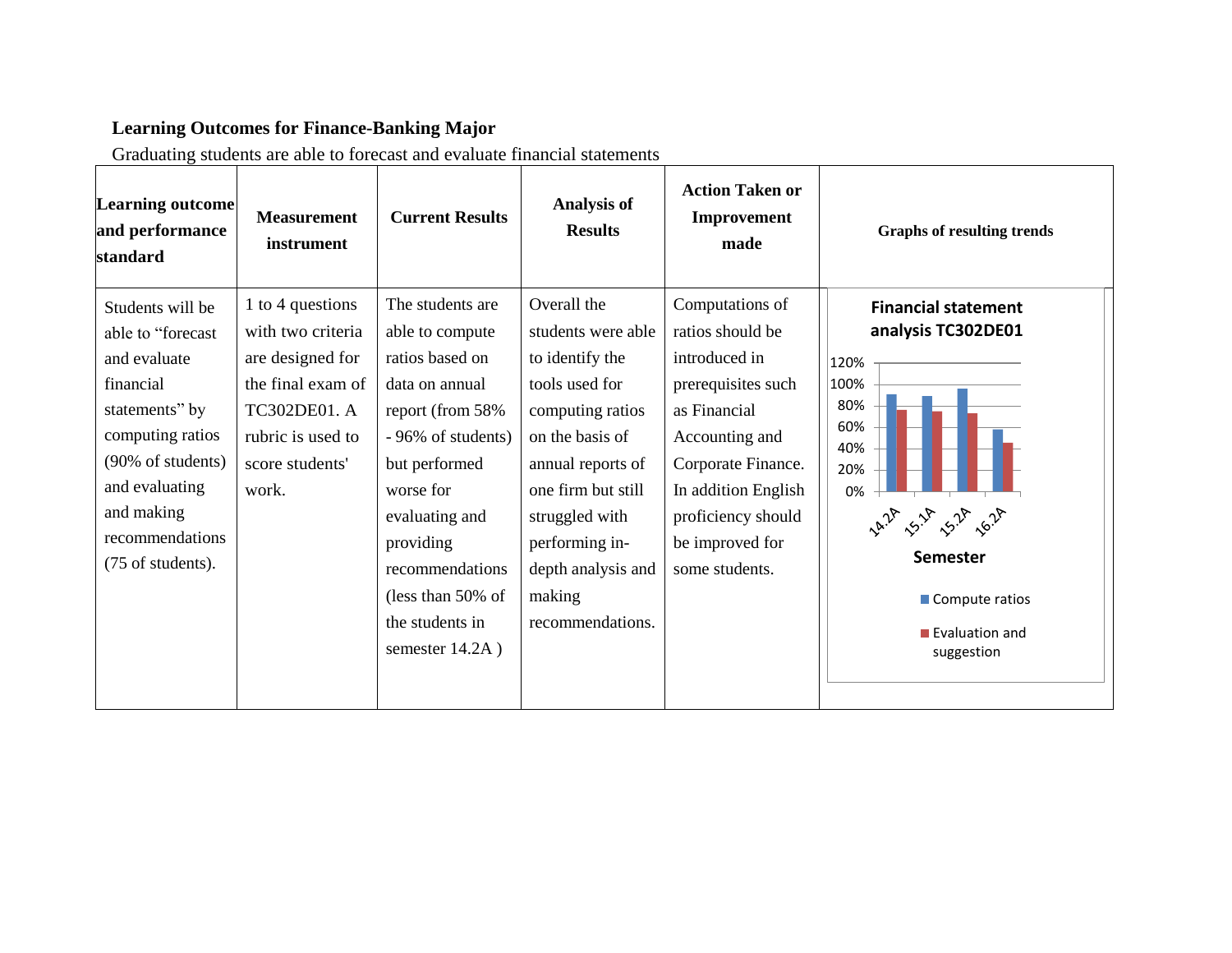| <b>Learning outcome</b><br>and performance<br>standard                                                                                                                               | <b>Measurement</b><br>instrument                                                                                                                                                                                                                                                                                                                             | <b>Current Results</b>                                                                                                                                                                                                                                                              | <b>Analysis of</b><br><b>Results</b>                                                                                                      | <b>Action Taken or</b><br>Improvement<br>made                                               | <b>Graphs of resulting trends</b>                                                                                                                                                                     |
|--------------------------------------------------------------------------------------------------------------------------------------------------------------------------------------|--------------------------------------------------------------------------------------------------------------------------------------------------------------------------------------------------------------------------------------------------------------------------------------------------------------------------------------------------------------|-------------------------------------------------------------------------------------------------------------------------------------------------------------------------------------------------------------------------------------------------------------------------------------|-------------------------------------------------------------------------------------------------------------------------------------------|---------------------------------------------------------------------------------------------|-------------------------------------------------------------------------------------------------------------------------------------------------------------------------------------------------------|
| Students will be<br>able to "perform<br>basic valuation of<br>securities and firms<br>(90% of students)<br>and summarize the<br>Capital Asset<br>Pricing Model"<br>(85% of students) | 1 question with<br>two criteria<br>(valuation and<br>presentation of<br>CAPM) is<br>designed for the<br>final exam of<br>TC303DE01.A<br>rubric is used to<br>score students'<br>work.<br>Besides, a group<br>work assignment<br>is designed for<br>students to<br>valuate a listed<br>company to give<br>them opportunity<br>to apply theory to<br>practice. | The students can<br>perform basic<br>securities and firm<br>valuation (more than<br>71% of the students)<br>and understand the<br>CAPM (more than<br>82% of the<br>students). The<br>number of these<br>well-performing<br>students has been<br>increasing during<br>six semesters. | Overall the<br>students were<br>able to perform<br>securities and<br>firm valuation<br>and understand<br>the general idea<br>behind CAPM. | No special action<br>is required now<br>but students'<br>performance is to<br>be monitored. | PORTFOLIO MANAGEMENT<br><b>TC303DE01</b><br>90%<br>80%<br>70%<br>60%<br>50%<br>40%<br>30%<br>20%<br>10%<br>0%<br>14.14 4.24 5.14 6.14 6.24<br>■ Securities and firms valuation<br>$\blacksquare$ CAPM |

Graduating students are able to perform basic valuation of securities and firms and summarize the CAPM.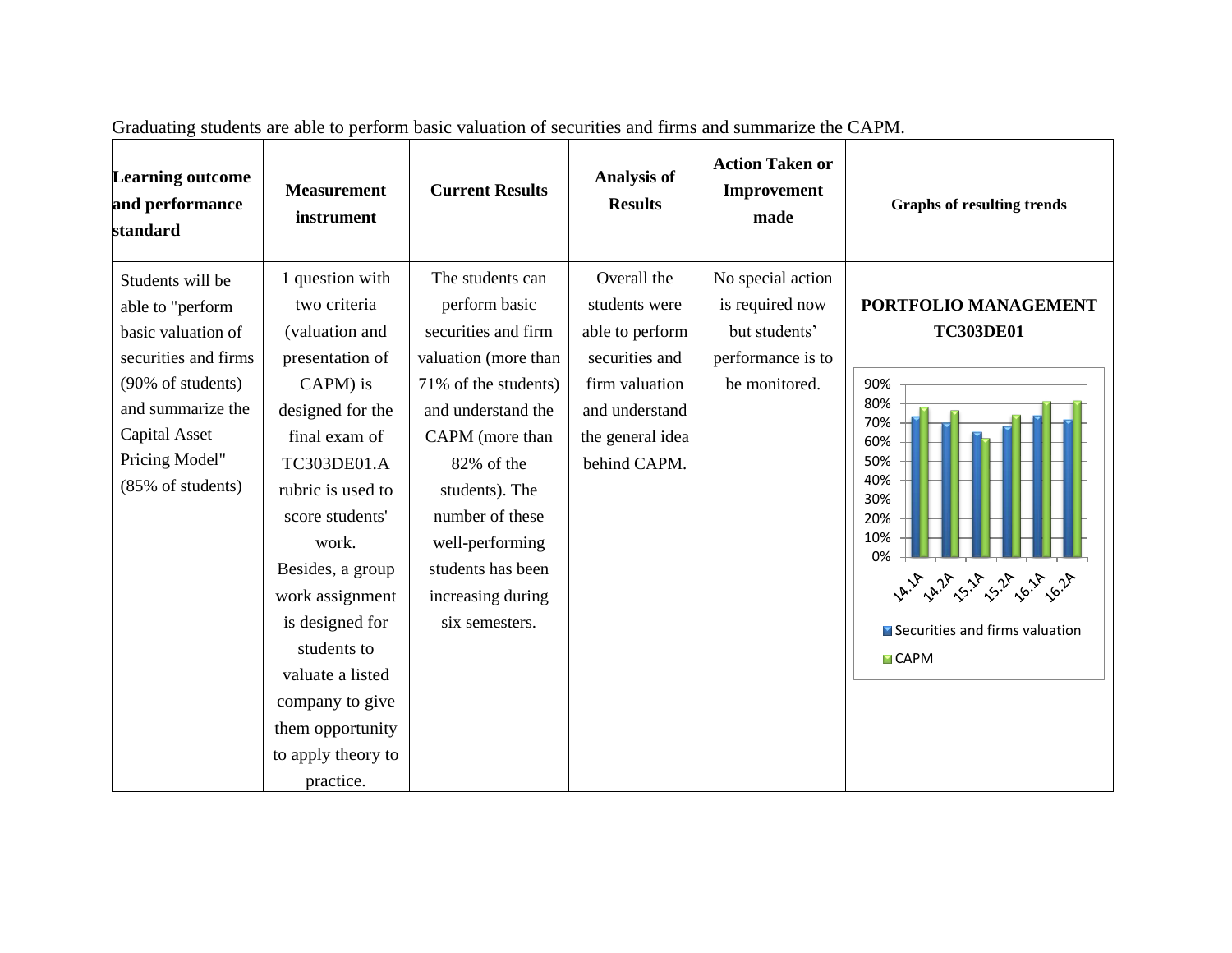| <b>Learning</b><br>outcome and<br>performance<br>standard                                                                                                                                                                                                        | <b>Measurement</b><br>instrument                                                                                                          | <b>Current Results</b>                                                                                                                                                                                                                | <b>Analysis of</b><br><b>Results</b>                                                                                                                                                                     | <b>Action Taken or</b><br><b>Improvement made</b>                                                                                                     | <b>Graphs of resulting trends</b>                                                                                                                                                                                                                                             |
|------------------------------------------------------------------------------------------------------------------------------------------------------------------------------------------------------------------------------------------------------------------|-------------------------------------------------------------------------------------------------------------------------------------------|---------------------------------------------------------------------------------------------------------------------------------------------------------------------------------------------------------------------------------------|----------------------------------------------------------------------------------------------------------------------------------------------------------------------------------------------------------|-------------------------------------------------------------------------------------------------------------------------------------------------------|-------------------------------------------------------------------------------------------------------------------------------------------------------------------------------------------------------------------------------------------------------------------------------|
| Students will be<br>able to define<br>derivative<br>securities and<br>their uses by<br>identifying<br>appropriate<br>derivatives tools<br>$(65\% \text{ of students})$<br>and applying<br>derivatives tools<br>to manage<br>financial risks<br>(70% of students) | 2 questions with<br>two criteria is<br>designed for the<br>final exam of<br>TC301DV01. A<br>rubric is used to<br>score students'<br>work. | The students are<br>able to identify<br>appropriate<br>derivatives tools<br>$(67\% \text{ of students})$<br>on average), as<br>well as apply<br>derivatives tools<br>to manage<br>financial risks<br>(66% of students)<br>on average) | Overall the<br>students were able<br>to identify the<br>derivatives tools<br>used for<br>preventing the<br>risks on trading<br>but still struggled<br>with<br>comprehensive<br>and in-depth<br>analysis. | Basic knowledge in<br>Finance and<br>Securities should be<br>introduced in<br>prerequisites such as<br>Corporate Finance<br>and Securities<br>Market. | <b>Option, Futures and other</b><br><b>Derivatives TC301DV01</b><br>90%<br>80%<br>70%<br>60%<br>50%<br>40%<br>30%<br>20%<br>10%<br>0%<br>14.1A 14.2A 15.1A 15.2A 16.1A<br>I Identify appropriate derivatives<br>tools<br>Apply derivatives tools to manage<br>financial risks |

Graduating students are able to apply derivative securities to manage financial risks.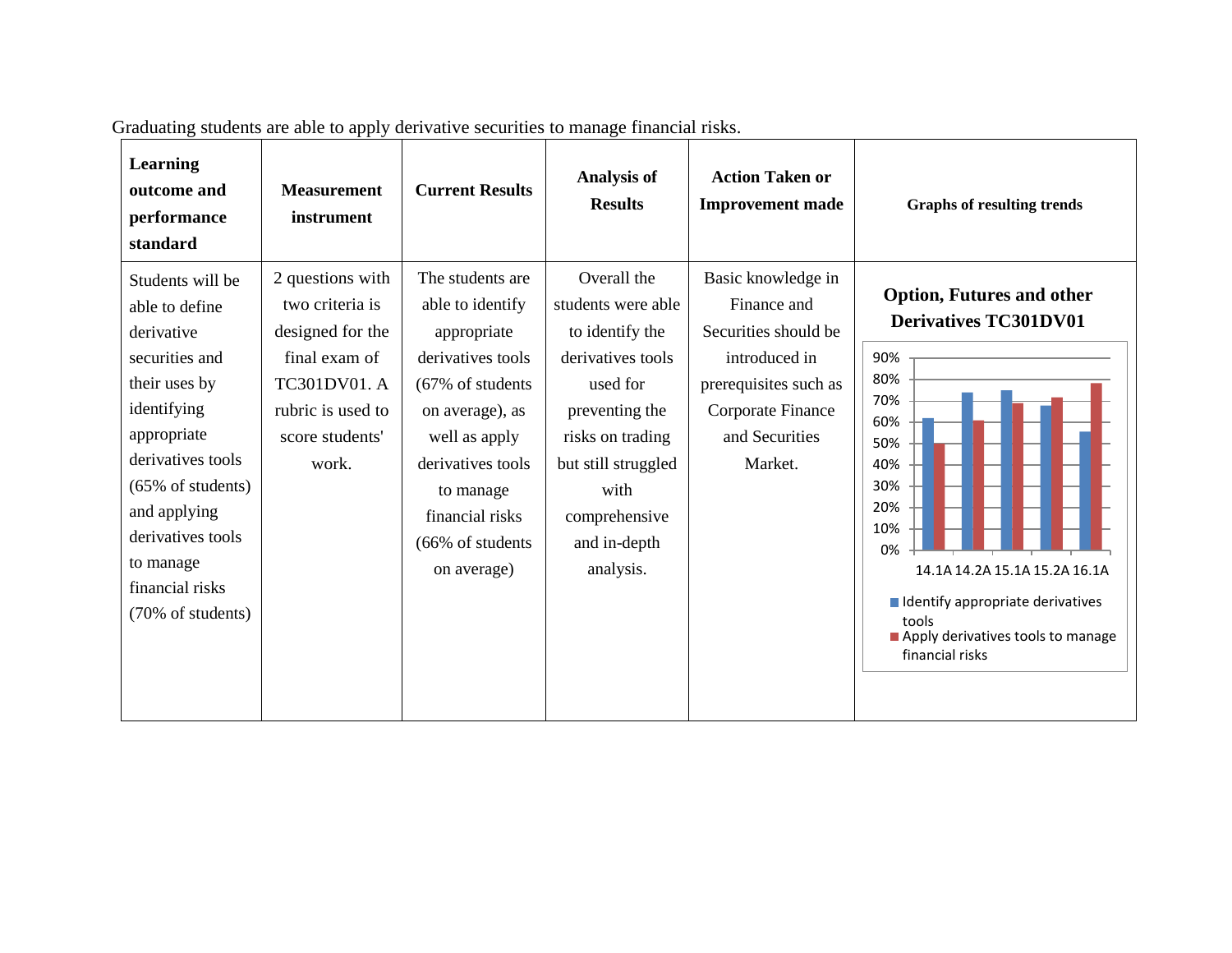| <b>Learning outcome</b><br>and performance<br>standard                                                                                                                                                                                                                                                                              | <b>Measurement</b><br>instrument                                                                                                                    | <b>Current Results</b>                                                                                                                                                                                                                                          | <b>Analysis of Results</b>                                                                                                                                                                                                                                                                                         | <b>Action Taken or</b><br><b>Improvement</b> made                                                                                                                                          | <b>Graphs of resulting trends</b>                                                                                                                                                                                                                                                                                                      |
|-------------------------------------------------------------------------------------------------------------------------------------------------------------------------------------------------------------------------------------------------------------------------------------------------------------------------------------|-----------------------------------------------------------------------------------------------------------------------------------------------------|-----------------------------------------------------------------------------------------------------------------------------------------------------------------------------------------------------------------------------------------------------------------|--------------------------------------------------------------------------------------------------------------------------------------------------------------------------------------------------------------------------------------------------------------------------------------------------------------------|--------------------------------------------------------------------------------------------------------------------------------------------------------------------------------------------|----------------------------------------------------------------------------------------------------------------------------------------------------------------------------------------------------------------------------------------------------------------------------------------------------------------------------------------|
| Students will be<br>able to describe<br>the working<br>capital<br>management by<br>measuring cash<br>conversion cycle<br>and planning for<br>$\cosh(56\% \text{ of }$<br>students) and<br>identifying<br>potential risk and<br>potential value of<br>using short-term<br>financing plan for<br>working capital<br>(31% of students) | 1 case analysis<br>with two<br>criteria is<br>designed for<br>the final exam<br>of<br>TC304DE01.<br>A rubric is<br>used to score<br>students' work. | More than 50%<br>of the students<br>are able to<br>measure cash<br>conversion cycle<br>and plan cash but<br>less than 50% of<br>them can identify<br>potential risks<br>and potential<br>value of using<br>short-term<br>financing plan for<br>working capital. | Overall the students<br>were able to<br>measure the time<br>between outlay of<br>cash and cash<br>recovery and<br>budget for cash but<br>still struggled with<br>making working<br>capital financing<br>decisions based on<br>the potential risks<br>and potential value<br>of using short-term<br>financing plan. | Forms, advantages<br>and disadvantages of<br>corporate financing<br>should also be<br>introduced in<br>prerequisites such as<br>Corporate Finance<br>for students to get<br>familiar with. | <b>Financial</b><br><b>Management</b><br><b>TC304DE01</b><br>90%<br>80%<br>70%<br>60%<br>50%<br>40%<br>30%<br>20%<br>10%<br>0%<br>14.1A<br>14.2A<br>15.1A<br>15.2A<br>■ Calculating cash cycle and planning<br>for cash<br>identifying potential risk and<br>potential value of using short-term<br>financing plan for working capital |

Graduating students are able to describe working capital management, describe and apply the capital budgeting process.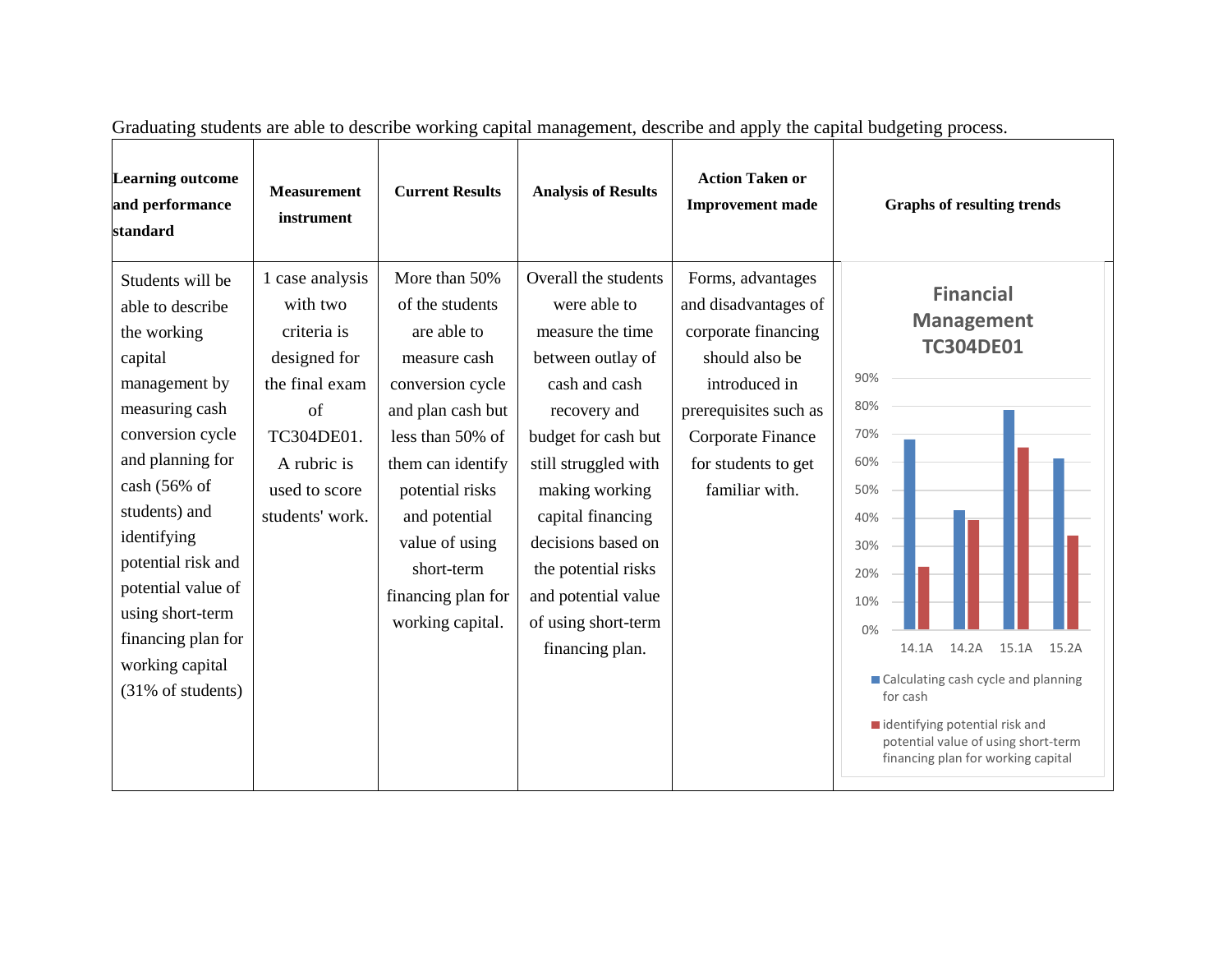| <b>Learning outcome</b><br>and performance<br>standard                                                                                                                                                                               | <b>Measurement</b><br>instrument                                                                                                                | <b>Current Results</b>                                                                                                                                                               | <b>Analysis of Results</b>                                                                                                                                                                                  | <b>Action Taken or</b><br><b>Improvement</b> made                             | <b>Graphs of resulting trends</b>                                                                                                                                                                                |
|--------------------------------------------------------------------------------------------------------------------------------------------------------------------------------------------------------------------------------------|-------------------------------------------------------------------------------------------------------------------------------------------------|--------------------------------------------------------------------------------------------------------------------------------------------------------------------------------------|-------------------------------------------------------------------------------------------------------------------------------------------------------------------------------------------------------------|-------------------------------------------------------------------------------|------------------------------------------------------------------------------------------------------------------------------------------------------------------------------------------------------------------|
| Students will be<br>able to identify<br>tools for<br>analyzing capital<br>structure (80% of<br>students) and<br>dividend policy<br>issues (70% of<br>students) of a real<br>company listed in<br>one of the main<br>stock exchanges. | A case study<br>with 2<br>questions is<br>designed for<br>the final exam<br>of<br>TC403DV01.<br>A rubric is<br>used to score<br>students' work. | Nearly 80% of<br>the students are<br>able to identify<br>appropriate tools<br>for analyzing<br>capital structure<br>but less than 70%<br>are able to<br>describe dividend<br>policy. | Overall the students<br>were able to<br>identify the tools<br>used for analysis of<br>capital structure<br>and description of<br>dividend policy of<br>a company but still<br>struggled with the<br>latter. | Capital structure<br>analysis should be<br>introduced in<br>Corporate Finance | <b>Advanced Corporate</b><br>Finance TC403DV01<br>100%<br>90%<br>80%<br>70%<br>60%<br>50%<br>40%<br>30%<br>20%<br>10%<br>0%<br>12.2A13.1A13.2A14.2A<br>Analyzing capital structure<br>Describing dividend policy |

Graduating students are able to analyze capital structure and describe dividend policy.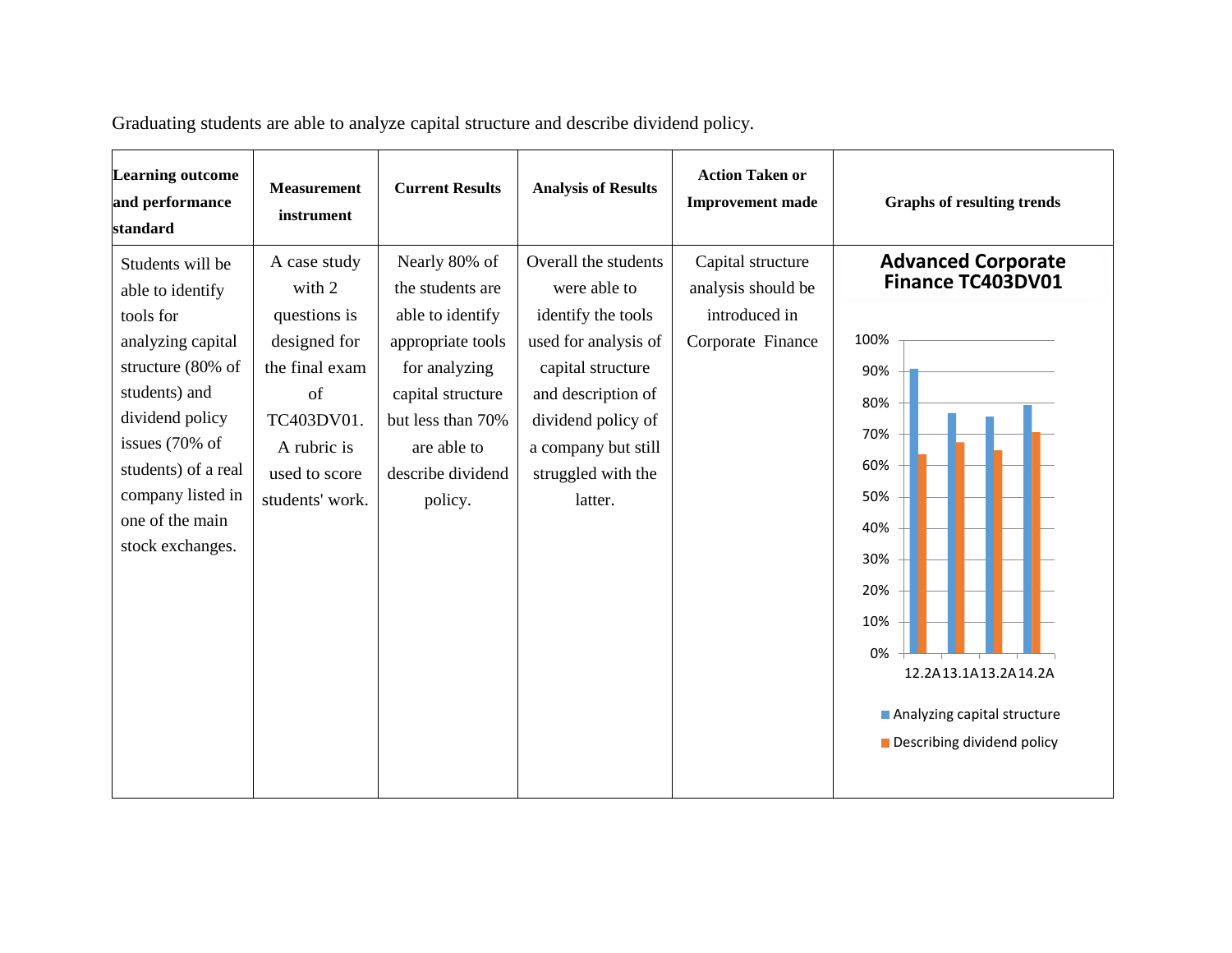| <b>Learning outcome</b><br>and performance<br>standard                                                                                             | <b>Measurement</b><br>instrument                                                                                                                | <b>Current Results</b>                                                                                                                                                                                                                                             | <b>Analysis of Results</b>                                                                                                                                                                 | <b>Action Taken or</b><br><b>Improvement</b> made                                                         | <b>Graphs of resulting trends</b>                                                                                                                                                                             |
|----------------------------------------------------------------------------------------------------------------------------------------------------|-------------------------------------------------------------------------------------------------------------------------------------------------|--------------------------------------------------------------------------------------------------------------------------------------------------------------------------------------------------------------------------------------------------------------------|--------------------------------------------------------------------------------------------------------------------------------------------------------------------------------------------|-----------------------------------------------------------------------------------------------------------|---------------------------------------------------------------------------------------------------------------------------------------------------------------------------------------------------------------|
| Students will be<br>able to apply the<br>right methods<br>(80% of students)<br>to analyzing<br>potential target<br>companies (70%<br>of students). | A case study<br>with 2<br>questions is<br>designed for<br>the final exam<br>of<br>TC305DV01.<br>A rubric is<br>used to score<br>students' work. | More than 80%<br>of the students<br>are able to<br>identify<br>appropriate<br>methods for<br>analyzing<br>potential target<br>companies but<br>less than 60% of<br>the students can<br>perform a<br>comprehensive<br>analysis of<br>potential target<br>companies. | Overall the students<br>were able to<br>identify the tools<br>used for analysis of<br>potential target<br>companies but still<br>struggled with<br>comprehensive and<br>in-depth analysis. | More cases of<br>potential target<br>company analysis<br>should be introduced<br>in Corporate<br>Finance. | <b>Advanced Corporate</b><br>Finance TC403DV01<br>100%<br>90%<br>80%<br>70%<br>60%<br>50%<br>40%<br>30%<br>20%<br>10%<br>0%<br>12.2A 12.2B 13.2A 14.2A<br>Apply the right methods<br>Perform company analysis |

Graduating students are able to analyze capital structure and describe dividend policy (continued).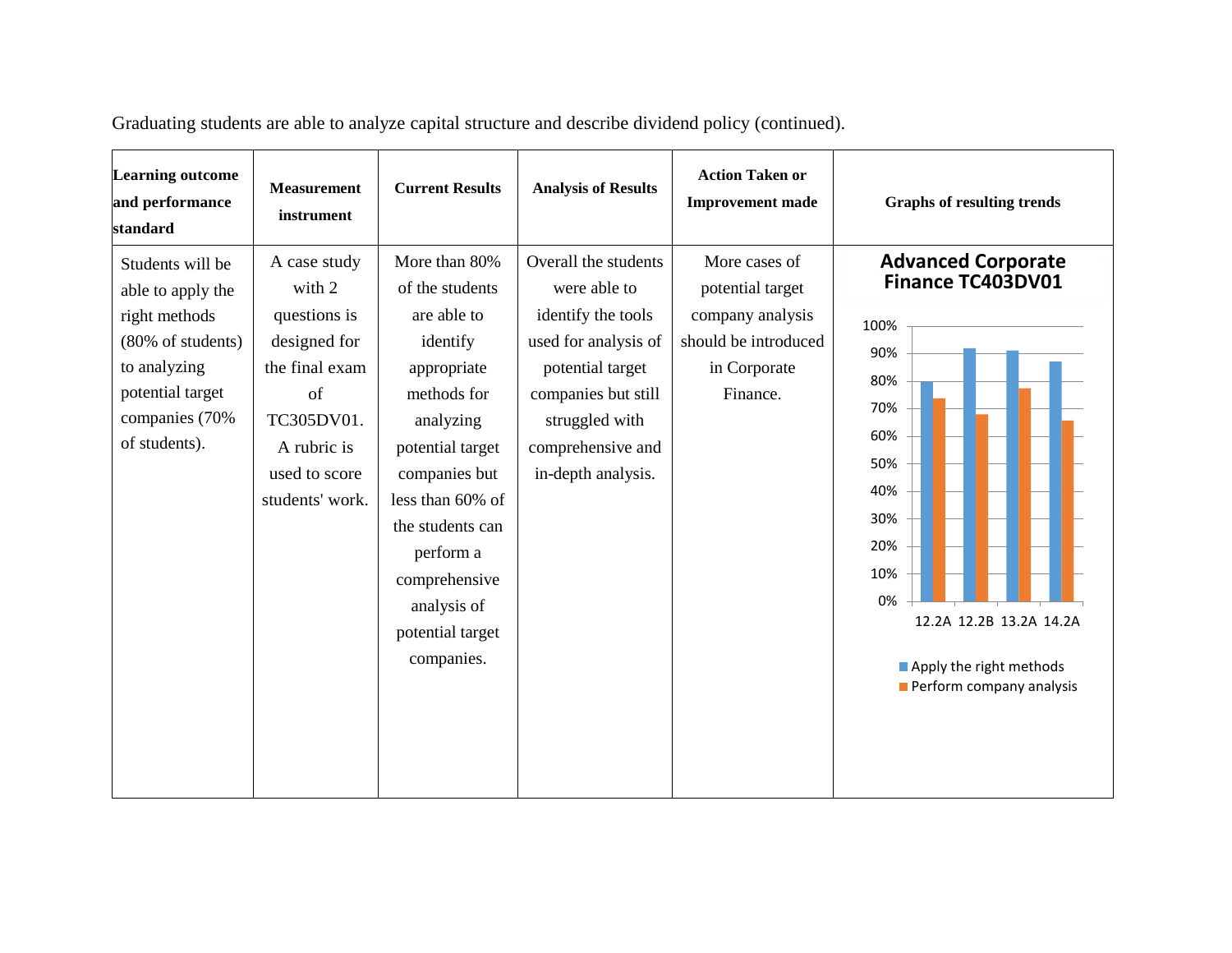#### **Learning Outcomes for Business Administration Major**

Graduating students are able to describe and apply the principles and methodologies for the effective operation of the business organization.

| <b>Learning outcome</b><br>and performance<br>standard                                                                                                                                                                                                                      | <b>Measurement</b><br>instrument                                                                                                                                     | <b>Current Results</b>                                                                                     | <b>Analysis of Results</b>                                                                                                                                                                                                                                                                                                                                                        | <b>Action Taken or</b><br><b>Improvement</b> made                                                                 | <b>Graphs of resulting trends</b>                                                                                                                                                                 |
|-----------------------------------------------------------------------------------------------------------------------------------------------------------------------------------------------------------------------------------------------------------------------------|----------------------------------------------------------------------------------------------------------------------------------------------------------------------|------------------------------------------------------------------------------------------------------------|-----------------------------------------------------------------------------------------------------------------------------------------------------------------------------------------------------------------------------------------------------------------------------------------------------------------------------------------------------------------------------------|-------------------------------------------------------------------------------------------------------------------|---------------------------------------------------------------------------------------------------------------------------------------------------------------------------------------------------|
| Students will be<br>able to describe<br>and apply the<br>principles and<br>methodologies<br>for the effective<br>operation of the<br>business<br>organization by<br>applying suitable<br>procedures or<br>algorithms to the<br>concerned<br>decisions (95% of<br>students). | Students have<br>to solve the<br>problems in the<br>final exam of<br>QT304DV01.<br>The answers to<br>the related<br>problems are<br>used to score<br>students' work. | The students<br>met the standard<br>in semester<br>14.2A but<br>missed in<br>semesters 15.1A<br>and 15.2A. | Since this is an<br>elective course, the<br>increasing number of<br>student registrations<br>shows the<br>attractiveness of<br>course delivery.<br>However, it seems that<br>it is necessary to<br>control the quality<br>when class size goes<br>up. It is worth noting<br>that the content of the<br>exam in semester<br>15.2A is longer than<br>those of previous<br>semesters | Expose students to<br>more algorithms.<br>Compare the<br>results among<br>semesters to adjust<br>lengths of exams | <b>Production Management</b><br>QT304DV01<br>120%<br>Percentage of students meeting or<br>100%<br>exceeding expectations<br>80%<br>60%<br>40%<br>20%<br>0%<br>14.2A<br>15.1A<br>15.2A<br>Semester |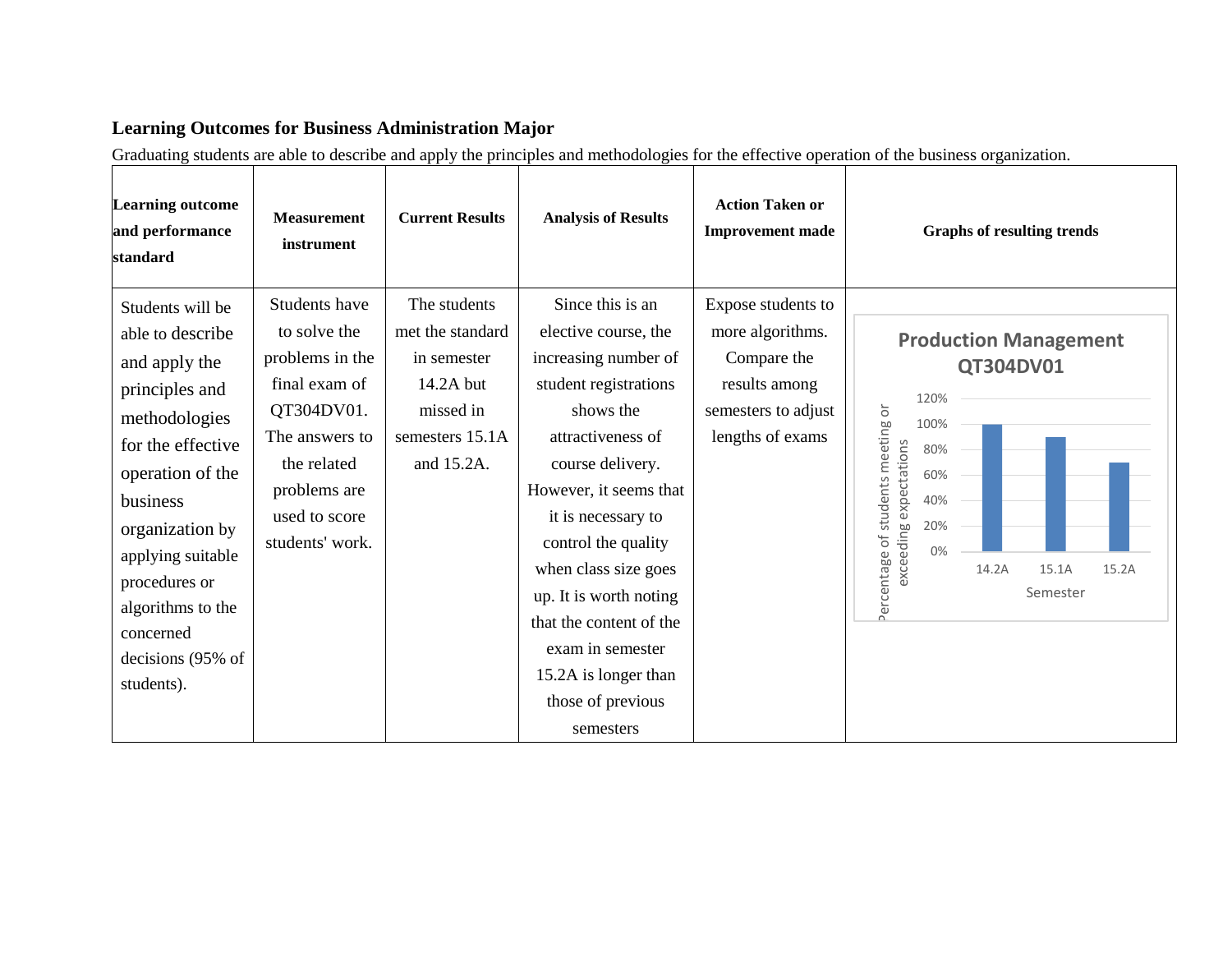| <b>Learning outcome</b><br>and performance<br>standard                                                                                                                                                                                                                                                                        | <b>Measurement</b><br>instrument                                                                                                           | <b>Current Results</b>                                                                                                                                                                                                                                                     | <b>Analysis of Results</b>                                                                                                                                                                                                           | <b>Action Taken or</b><br><b>Improvement</b> made                                                                                                                 | <b>Graphs of resulting trends</b>                                                                                                                                                                                   |
|-------------------------------------------------------------------------------------------------------------------------------------------------------------------------------------------------------------------------------------------------------------------------------------------------------------------------------|--------------------------------------------------------------------------------------------------------------------------------------------|----------------------------------------------------------------------------------------------------------------------------------------------------------------------------------------------------------------------------------------------------------------------------|--------------------------------------------------------------------------------------------------------------------------------------------------------------------------------------------------------------------------------------|-------------------------------------------------------------------------------------------------------------------------------------------------------------------|---------------------------------------------------------------------------------------------------------------------------------------------------------------------------------------------------------------------|
| Students will be<br>able to analyze<br>critically business<br>issues<br>considering<br>economic,<br>political, and<br>legal perspectives<br>by identifying<br>appropriate tools<br>$(85%$ of the<br>students) for<br>analysis of<br>internal and<br>external business<br>environment<br>$(80\% \text{ of the})$<br>students). | 2 questions with<br>two criteria are<br>designed for the<br>final exam of<br>QT302DE01. A<br>rubric is used to<br>score students'<br>work. | The students<br>nearly met the<br>criterion for<br>identifying<br>appropriate tools<br>(more than 84%)<br>of the students)<br>but performed<br>less well for<br>analysis of the<br>internal and<br>external business<br>environments<br>(less than 70% of<br>the students) | Overall the<br>students were able<br>to identify the<br>tools used for<br>analysis of<br>internal and<br>external business<br>environments of a<br>company but still<br>struggled with<br>comprehensive<br>and in-depth<br>analysis. | Internal and external<br>business<br>environment analysis<br>should be introduced<br>in prerequisites such<br>as Microeconomics<br>or Principles of<br>Management | <b>Strategic</b><br>management<br>QT302DE01<br>100%<br>80%<br>60%<br>40%<br>20%<br>0%<br>14.1A 14.2A 15.1A 15.2A 16.1A<br><b>Semester</b><br>I Identify appropriate tools<br>Perform internal and external analysis |

Graduating students are able to analyse critically business issues considering economic, political, and legal perspectives.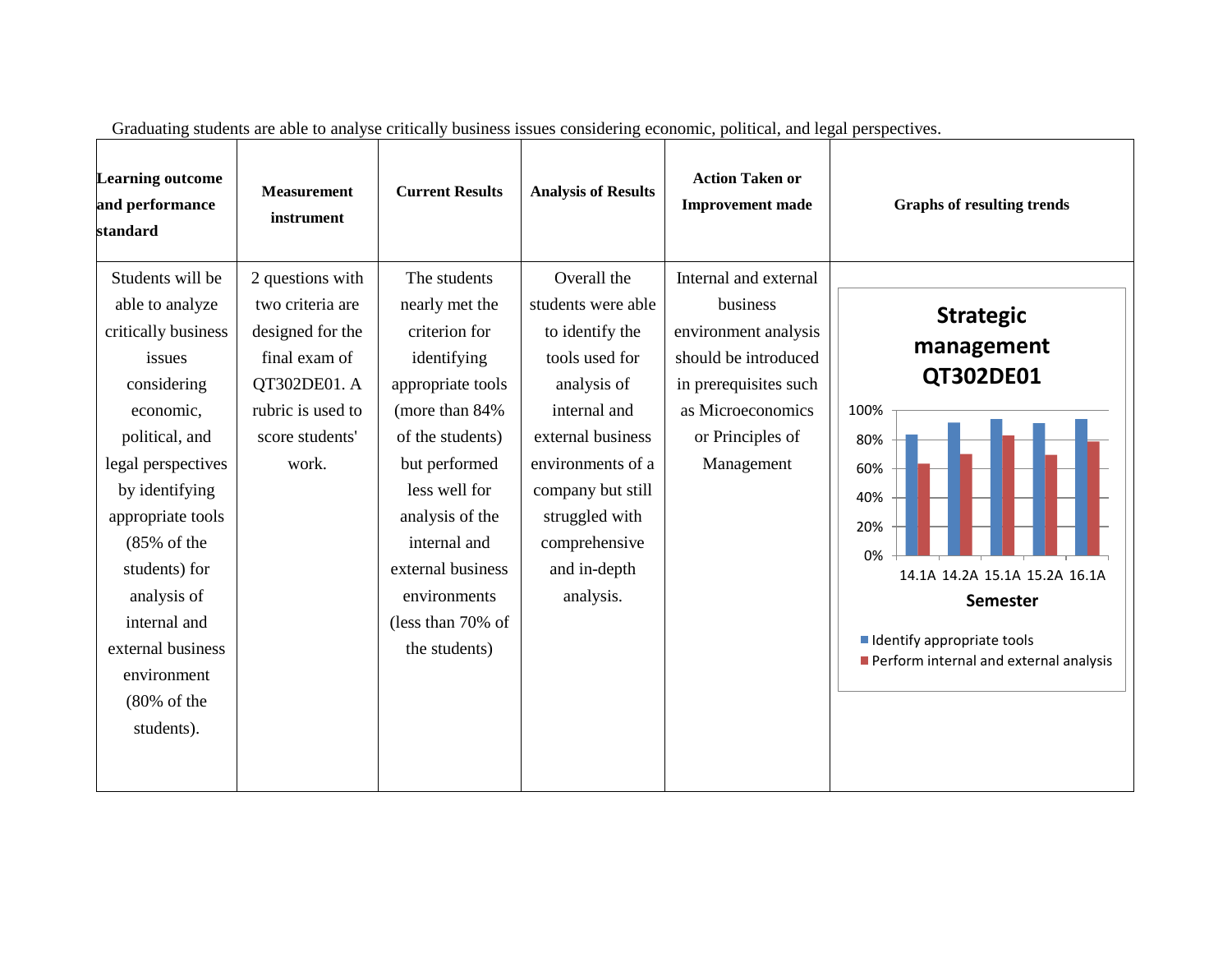Graduating students are able to demonstrate principles of management functions including planning, organizing, leading, and controlling. ,我们也不会有什么。""我们的人,我们也不会有什么?""我们的人,我们也不会有什么?""我们的人,我们也不会有什么?""我们的人,我们也不会有什么?""我们的人

| <b>Learning outcome</b><br>and performance<br>standard                                                                                                                                                                                                                                                                                    | <b>Measurement</b><br>instrument                                                                                                                          | <b>Current Results</b>                                                                                                                                                                                                                                                                                             | <b>Analysis of</b><br><b>Results</b>                                                                                                                                                                                                                                      | <b>Action Taken or</b><br><b>Improvement made</b>                                                                                               | <b>Graphs of resulting trends</b>                                                                                                                                                                                                                                                         |
|-------------------------------------------------------------------------------------------------------------------------------------------------------------------------------------------------------------------------------------------------------------------------------------------------------------------------------------------|-----------------------------------------------------------------------------------------------------------------------------------------------------------|--------------------------------------------------------------------------------------------------------------------------------------------------------------------------------------------------------------------------------------------------------------------------------------------------------------------|---------------------------------------------------------------------------------------------------------------------------------------------------------------------------------------------------------------------------------------------------------------------------|-------------------------------------------------------------------------------------------------------------------------------------------------|-------------------------------------------------------------------------------------------------------------------------------------------------------------------------------------------------------------------------------------------------------------------------------------------|
| Students will be<br>able to<br>demonstrate<br>principles of<br>management<br>functions<br>including<br>planning,<br>organizing,<br>leading,<br>controlling by<br>identifying<br>management<br>issues in the<br>organization (85%<br>of students) and<br>providing<br>solutions for the<br>functions of<br>management (80%<br>of students) | 1 question<br>with two<br>criteria is<br>designed for<br>the final exam<br>$\sigma$ f<br>QT106DV01.<br>A rubric is<br>used to score<br>students'<br>work. | The students are<br>able to identify<br>management<br>issues (88% of the<br>students during 3<br>semesters on<br>average) but<br>performed a little<br>bit worse on<br>giving solutions<br>by using the<br>functions of<br>management<br>$(71\% \text{ of the})$<br>students during 3<br>semesters on<br>average). | Overall the students<br>were able to<br>identify<br>management issues<br>in the company<br>well but still<br>struggled with how<br>to provide good<br>solutions by using<br>the functions of<br>management such<br>as planning,<br>organizing, leading<br>and controlling | More time in the class<br>for group discussion to<br>solve the case<br>problems. Guide<br>students clearly on<br>standards to analyze<br>cases. | <b>Principles of</b><br><b>Management</b><br>QT106DV01<br>100%<br>90%<br>80%<br>70%<br>60%<br>50%<br>40%<br>30%<br>20%<br>10%<br>0%<br>14.2A<br>15.1A<br>15.2A<br><b>Semester</b><br>I Identify management issues<br>in the org<br>Give solutions by using the<br>functions of management |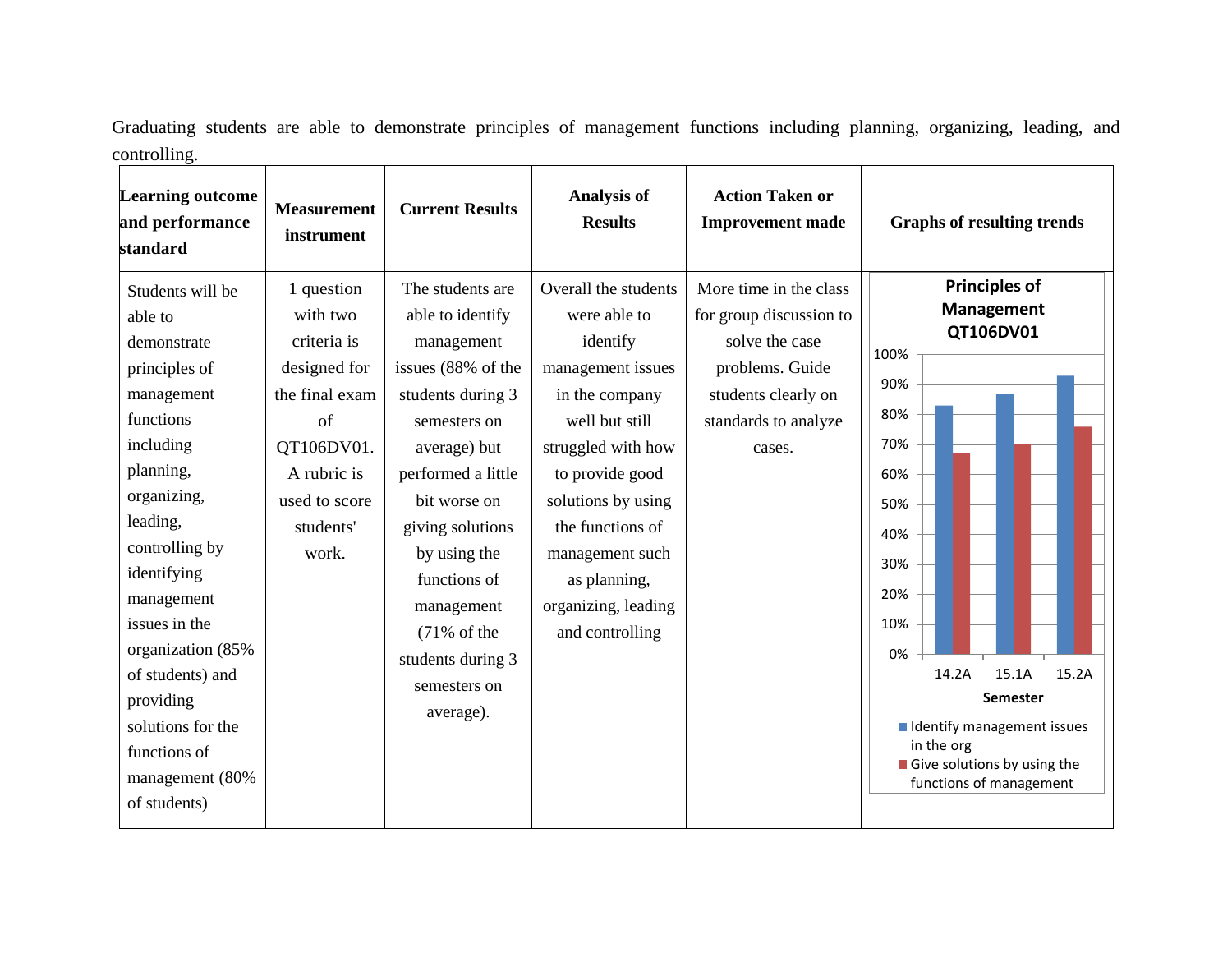| Overall the trends are<br>Students'<br>The students are able to<br>1 question<br>Students will be<br>100%<br>performance is to be<br>with two<br>identify ethical<br>up and stable. The<br>able to apply<br>monitored. If the<br>situations (84% of the<br>students were able to<br>sound ethical<br>criteria is<br>80%<br>principles to the<br>designed for<br>students during 5<br>identify well ethical<br>trends are stably<br>60%<br>wide range of<br>positive, the students<br>the final exam<br>situations in the<br>semesters on average)<br>problems by<br>but performed a little bit<br>should be tested on<br>organization but<br>of<br>40%<br>identifying<br>QT104DV01.<br>developing solutions<br>worse on describing<br>performed a little less<br>20% | <b>Learning outcome</b><br>and performance<br>standard | <b>Graphs of resulting trends</b>                                                       | <b>Action Taken or</b><br><b>Improvement made</b> | <b>Measurement</b><br><b>Current Results</b><br>instrument |  |
|----------------------------------------------------------------------------------------------------------------------------------------------------------------------------------------------------------------------------------------------------------------------------------------------------------------------------------------------------------------------------------------------------------------------------------------------------------------------------------------------------------------------------------------------------------------------------------------------------------------------------------------------------------------------------------------------------------------------------------------------------------------------|--------------------------------------------------------|-----------------------------------------------------------------------------------------|---------------------------------------------------|------------------------------------------------------------|--|
| A rubric is<br>well on describing<br>(95% of students)<br>0%<br>used to score<br>(69% of the students)<br>ethical perspectives.<br>ethical perspective.<br>and describe<br>students'<br>during 5 semesters on<br>ethical<br>work.<br>average).<br><b>Semester</b><br>perspectives<br>(85% of students)<br>Describe ethical<br>perspectives                                                                                                                                                                                                                                                                                                                                                                                                                           | ethical situations                                     | <b>Business Ethics</b><br>QT106DV01<br>$\sqrt{\circ}$ .<br>I Identify ethical situation | consistent with their                             | ethical perspectives                                       |  |

Graduating students are able to apply sound ethical principles to the wide range of problems encountered by management.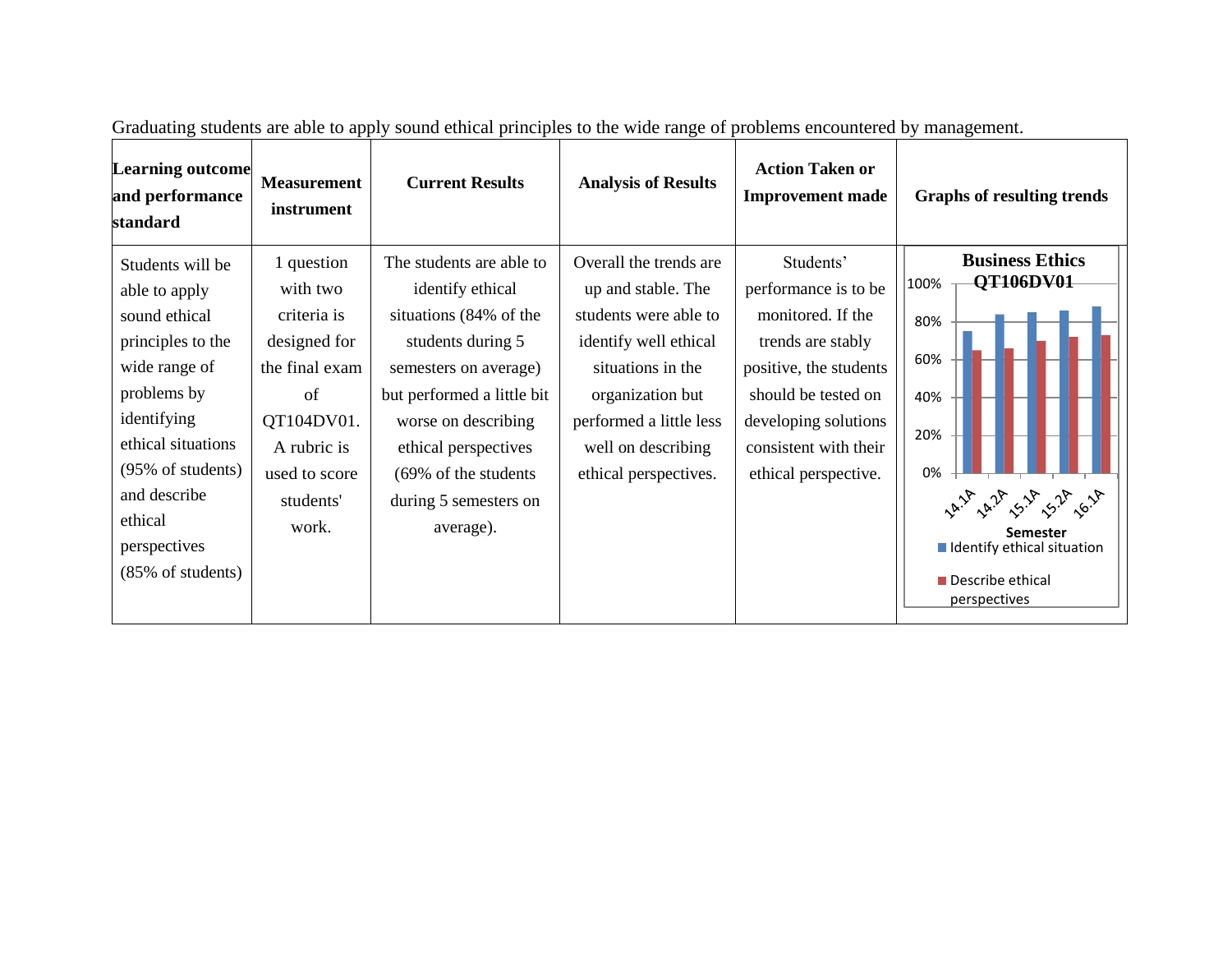Graduating students are able to apply to assess, prepare, and present business plans.

| <b>Learning</b><br>outcome and<br>performance<br>standard                                                                                                                                                                   | <b>Measurement</b><br>instrument                                                                                                                                           | <b>Current Results</b>                                                                                                                                                                                                                                 | <b>Analysis of</b><br><b>Results</b>                                                       | <b>Action Taken or</b><br>Improvement<br>made                                                                                                                             | <b>Graphs of resulting trends</b>                                                                                                                                                                                                                                   |
|-----------------------------------------------------------------------------------------------------------------------------------------------------------------------------------------------------------------------------|----------------------------------------------------------------------------------------------------------------------------------------------------------------------------|--------------------------------------------------------------------------------------------------------------------------------------------------------------------------------------------------------------------------------------------------------|--------------------------------------------------------------------------------------------|---------------------------------------------------------------------------------------------------------------------------------------------------------------------------|---------------------------------------------------------------------------------------------------------------------------------------------------------------------------------------------------------------------------------------------------------------------|
| Students will be<br>able to assess,<br>prepare, and<br>present business<br>plans on three<br>aspects: Market<br>Analysis,<br>Products $&$<br>Services, and<br><b>Financial Plan</b><br>$(50\% \text{ of the})$<br>students) | 3 items are<br>designed for the<br>final report of<br><b>Business Plan</b><br>Project 2<br>(QT301DV02). A<br>rubric is used to<br>score students'<br>group<br>performance. | The students met.<br>the expectations for<br>assessing,<br>preparing, and<br>presenting market<br>analysis (59% of<br>the students during<br>3 semesters on<br>average), products<br>$&$ services (64% on<br>average), financial<br>plan (62% average) | Overall the<br>students were able<br>to assess, prepare,<br>and present<br>business plans. | <b>Expose students</b><br>early in the<br>freshman and<br>sophomore to<br>cash flows and<br>financial plan<br>they will learn<br>for formulation<br>of a business<br>plan | <b>Business Plan Project 2</b><br>(QT301DV01)<br>80%<br>60%<br>40%<br>20%<br>0%<br>14.2A<br>14.1A<br>15.2A<br>Assess, prepare, and present market<br>analysis<br>Assess, prepare, and present products &<br>services<br>Assess, prepare, and present financial plan |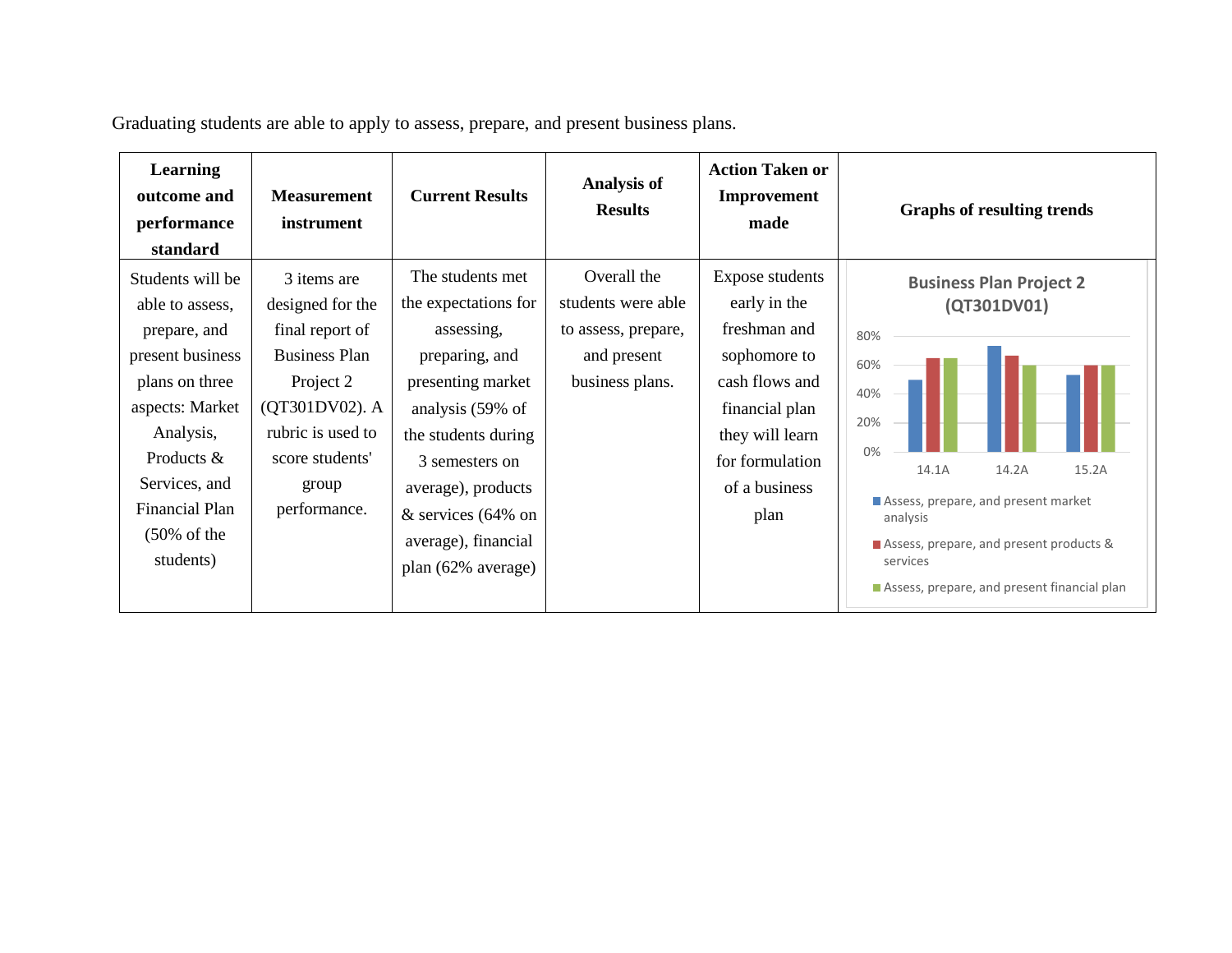## **Learning Outcomes for Marketing Major**

Graduating students will demonstrate their mastery of multi-channel communication including oral, written and audio/visual.

| <b>Learning outcome</b><br>and performance<br>standard                                                                                                                   | <b>Measurement</b><br>instrument                                                                                                          | <b>Current Results</b>                                                                                                                                                                                                                         | <b>Analysis of</b><br><b>Results</b>                                                                                                                                                                               | <b>Action Taken or</b><br><b>Improvement made</b>                                                                                                  | <b>Graphs of resulting trends</b>                                                                                                                                                    |
|--------------------------------------------------------------------------------------------------------------------------------------------------------------------------|-------------------------------------------------------------------------------------------------------------------------------------------|------------------------------------------------------------------------------------------------------------------------------------------------------------------------------------------------------------------------------------------------|--------------------------------------------------------------------------------------------------------------------------------------------------------------------------------------------------------------------|----------------------------------------------------------------------------------------------------------------------------------------------------|--------------------------------------------------------------------------------------------------------------------------------------------------------------------------------------|
| Students will be<br>able to<br>demonstrate<br>their mastery of<br>multi-channel<br>communication<br>including oral,<br>written and<br>audio/visual.<br>(85% of students) | 1 question with<br>two criteria is<br>designed for the<br>final exam of<br>MAR304DE01.<br>A rubric is used<br>to score students'<br>work. | The students<br>nearly met the<br>expectations for<br>identifying<br>appropriate tools<br>for PR (more<br>than 80% of the<br>students) but<br>performed worse<br>for analysis of the<br>target audients<br>(less than 70% of<br>the students). | Overall the<br>students were<br>able to identify<br>the tools used for<br>making a PR plan<br>of a company but<br>still struggled<br>with<br>comprehensive<br>and in-depth<br>analysis of the<br>target audiences. | Review<br>segmentation and<br>positioning<br>techniques in PR.<br>More case studies<br>may help students<br>understand different<br>publics in PR. | <b>Public Relations</b><br>304DE01<br>100%<br>80%<br>60%<br>40%<br>20%<br>0%<br>14.1A 14.2A 15.1A 15.2A 16.1A<br>I Identify appropriate PR tools<br>Perform target audience analysis |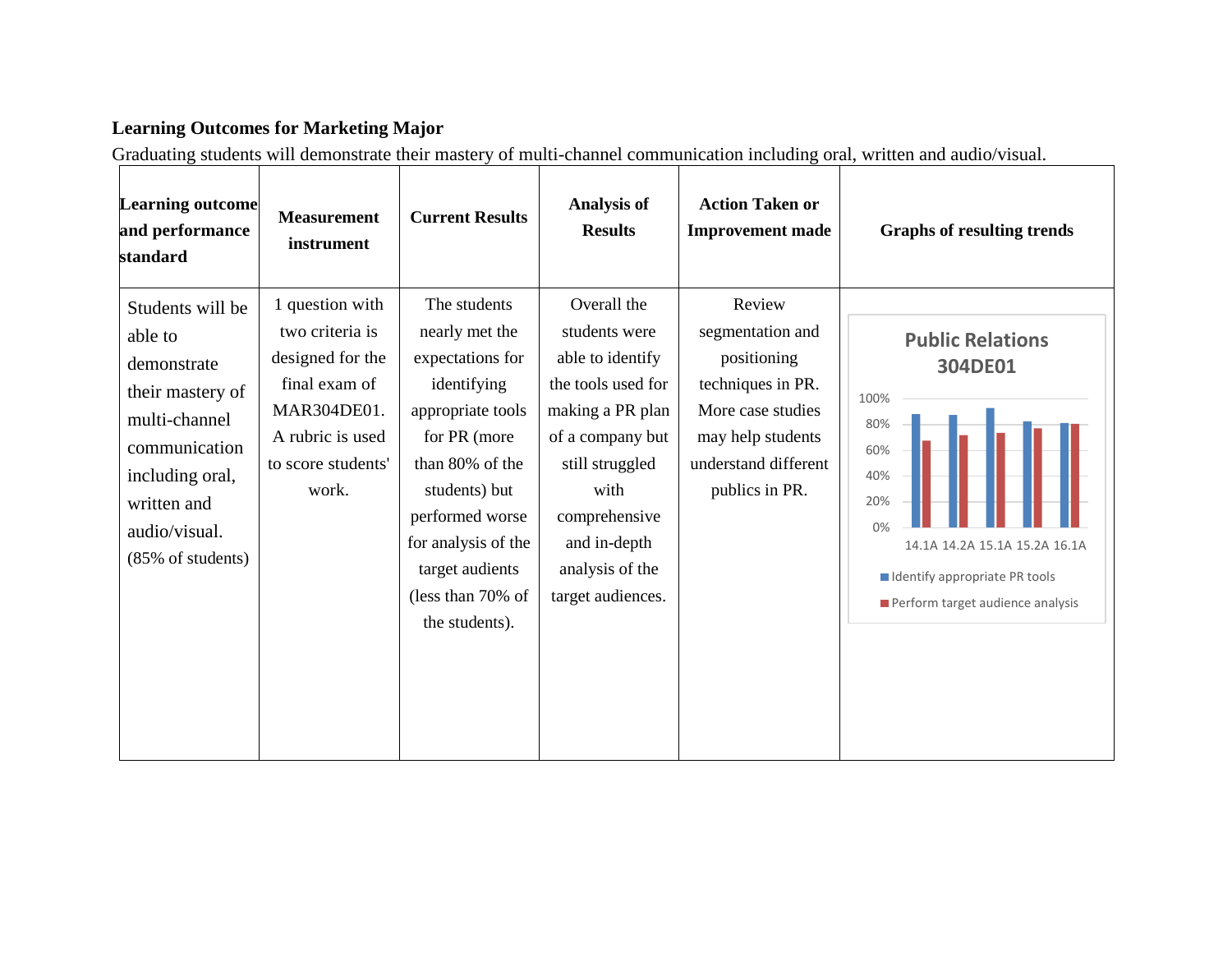Graduating students demonstrate an ability to apply marketing research methods through their course work as well as in hands-on projects. <u> 2008 - Johann Stein, mars and deutscher Stein (zu dem Stein Stein Stein Stein Stein Stein Stein Stein Stein</u>  $\overline{\phantom{a}}$ 

| <b>Learning outcome</b><br>and performance<br>standard                                                                                                                                                                                                     | <b>Measurement</b><br>instrument                                                                                                         | <b>Current Results</b>                                                                                                                                  | <b>Analysis of</b><br><b>Results</b>                                                                                                                                     | <b>Action Taken or</b><br><b>Improvement</b> made                                                                                                  | <b>Graphs of resulting trends</b>                                                                                                                                                                                                 |
|------------------------------------------------------------------------------------------------------------------------------------------------------------------------------------------------------------------------------------------------------------|------------------------------------------------------------------------------------------------------------------------------------------|---------------------------------------------------------------------------------------------------------------------------------------------------------|--------------------------------------------------------------------------------------------------------------------------------------------------------------------------|----------------------------------------------------------------------------------------------------------------------------------------------------|-----------------------------------------------------------------------------------------------------------------------------------------------------------------------------------------------------------------------------------|
| Students will be<br>able to<br>demonstrate an<br>ability to apply<br>marketing<br>research methods<br>by identifying<br>appropriate<br>methods to collect<br>data (78.3% of<br>students) and<br>calculating the<br>sample size<br>$(77.7%$ of<br>students) | 1 question with<br>two criteria is<br>designed for the<br>final exam of<br>MK208DV01.<br>A rubric is used<br>to score<br>students' work. | The students did<br>not meet the<br>expectations for<br>identifying<br>appropriate<br>methods to collect<br>data and<br>calculating the<br>sample size. | Overall the trend<br>is down for<br>identifying the<br>methods to<br>collect data. The<br>trend for<br>calculating the<br>sample size of the<br>research is<br>unstable. | More data should be<br>collected to decide<br>what to do next.<br>Consider ways to help<br>students choose right<br>method for data<br>collection. | <b>Marketing</b><br><b>Research</b><br><b>MK208DV01</b><br>81%<br>80%<br>79%<br>78%<br>77%<br>76%<br>75%<br>74%<br>73%<br>14.2A<br>15.1A<br>15.2A<br>I Identify appropriate methods to<br>collect data<br>■ Calculate sample size |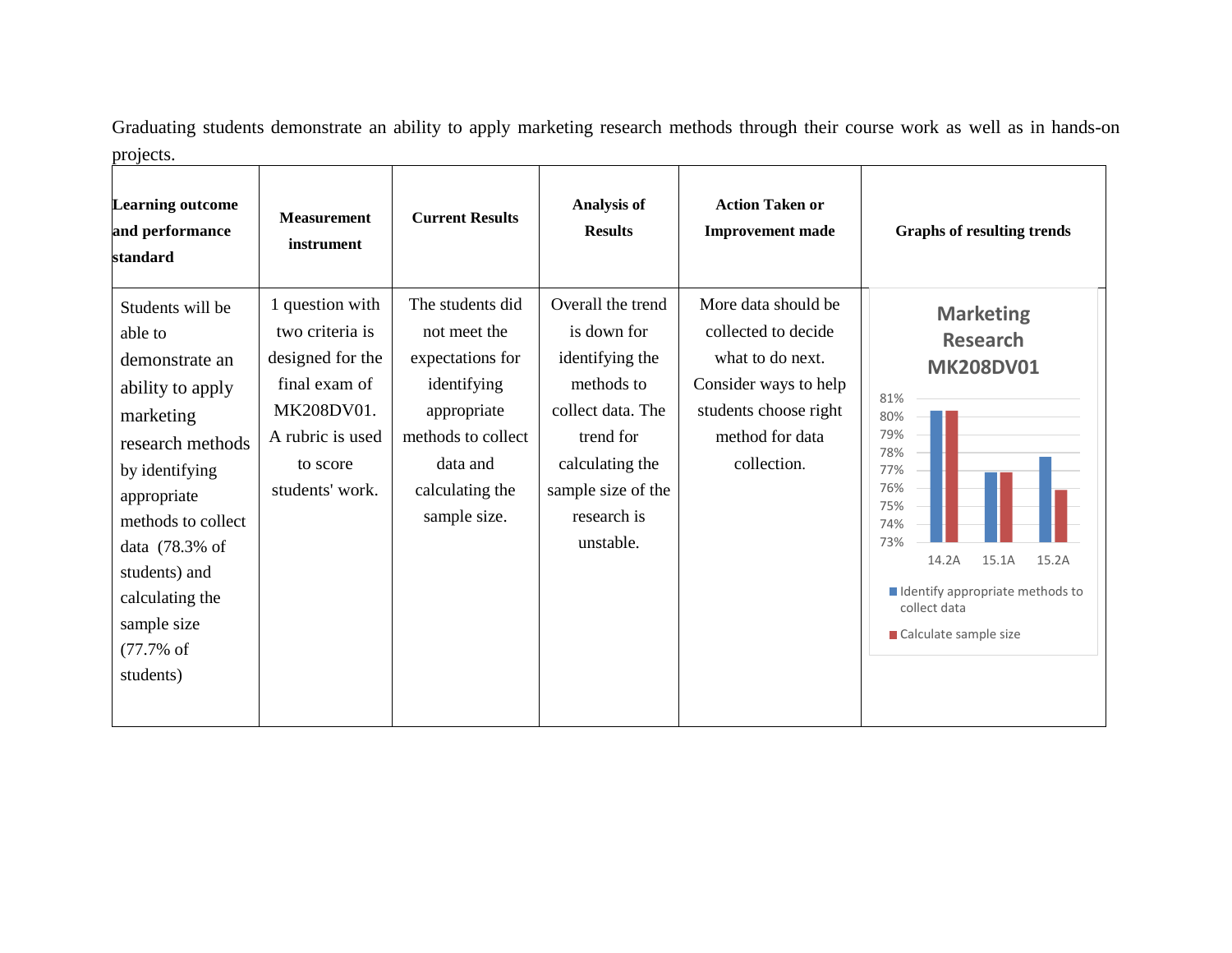Graduating students will demonstrate a thorough understanding of behavioral theories as they apply to consumers and be able to apply these theories to real-world, hands-on situations. 

| Learning<br>outcome and<br>performance<br>standard                                                                                                                                                                                                        | <b>Measurement</b><br>instrument                                                                                                                                                                                                                                                                        | <b>Current</b><br><b>Results</b>                                                                                                                                                                                                                                       | <b>Analysis of</b><br><b>Results</b>                                                                                                                                                                                                                                                                  | <b>Action Taken or</b><br>Improvement<br>made                                                                                                                     | <b>Graphs of resulting trends</b>                                                                                                                                                                           |
|-----------------------------------------------------------------------------------------------------------------------------------------------------------------------------------------------------------------------------------------------------------|---------------------------------------------------------------------------------------------------------------------------------------------------------------------------------------------------------------------------------------------------------------------------------------------------------|------------------------------------------------------------------------------------------------------------------------------------------------------------------------------------------------------------------------------------------------------------------------|-------------------------------------------------------------------------------------------------------------------------------------------------------------------------------------------------------------------------------------------------------------------------------------------------------|-------------------------------------------------------------------------------------------------------------------------------------------------------------------|-------------------------------------------------------------------------------------------------------------------------------------------------------------------------------------------------------------|
| Students will<br>demonstrate a<br>thorough<br>understanding of<br>behavioral<br>theories (75% of<br>student) as they<br>apply to<br>consumers and be<br>able to apply<br>these theories to<br>real-world,<br>hands-on<br>situations. (75%)<br>of student) | 20 multiple<br>choice questions<br>are designed to<br>test students'<br>understanding of<br>behavioral<br>theories and a<br>case is designed<br>in the final exam<br>of MK202DV01<br>to test students'<br>application of<br>theory to<br>practice. A<br>rubric is used to<br>score the case<br>analysis | The students<br>nearly met the<br>expectations for<br>understanding<br>many of<br>behavioral<br>theories (more<br>than 75% of the<br>students) but<br>performed<br>unstably on<br>applying these<br>theories to the<br>practice (less<br>than 80% of the<br>students). | Most of the<br>students<br>demonstrate a<br>good<br>understanding of<br>theoretical<br>models of<br>behavior as<br>function of<br>attitude, factors<br>affecting buying<br>behavior,<br>however, a<br>percentage of<br>them still cannot<br>apply the<br>knowledge of<br>theory into the<br>practice. | Encourage more<br>active learning.<br>Encourage<br>students to<br>conduct customer<br>attitude surveys,<br>participate in<br>many contests,<br>and analyze cases. | <b>Consumer Behavior</b><br><b>MK202DV01</b><br>95%<br>90%<br>85%<br>80%<br>75%<br>70%<br>14.2A<br>15.1A<br>15.2A<br>Remember and analysis the<br>behavioral theories<br>Apply these theories to real-world |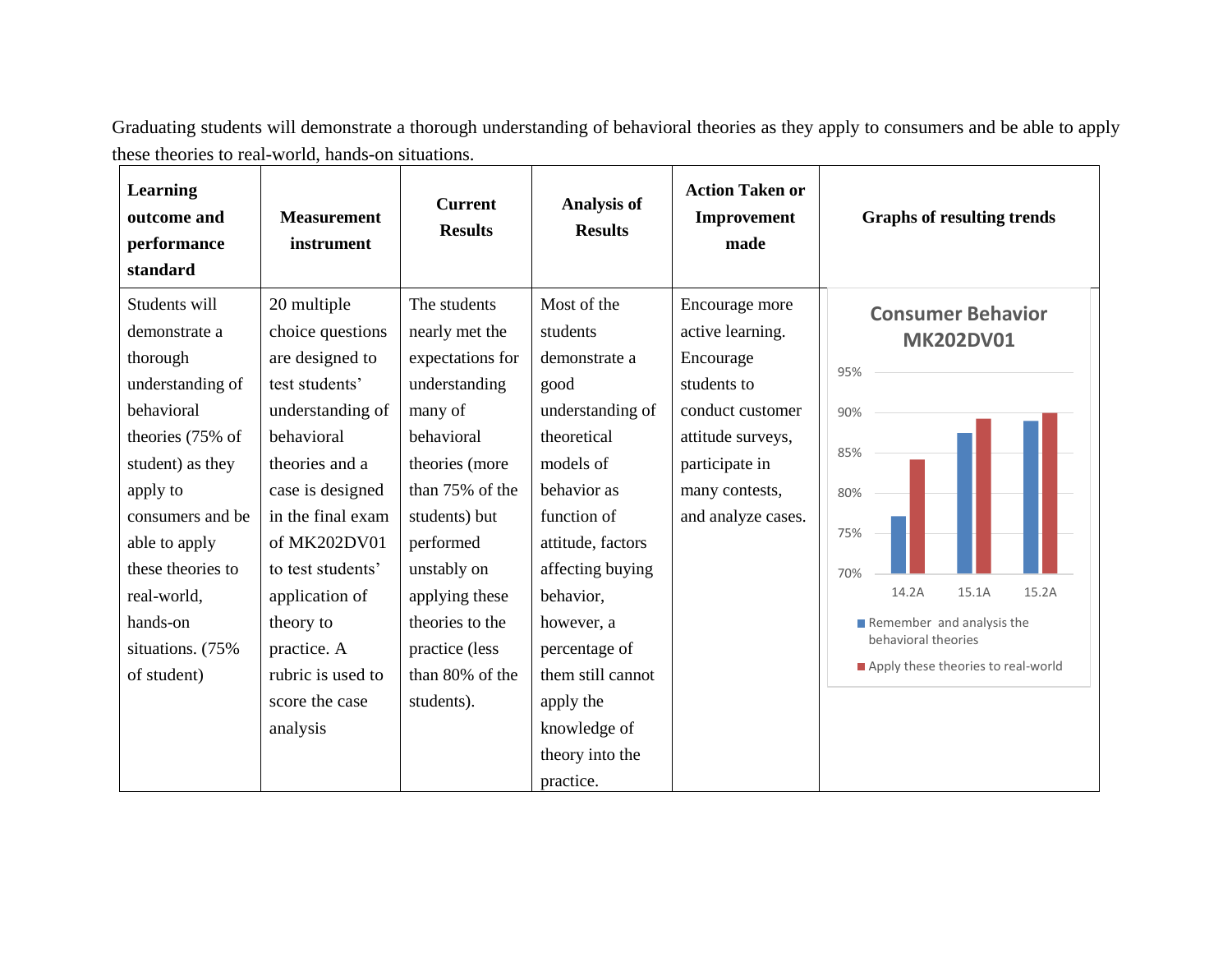| <b>Learning outcome</b><br>and performance<br>standard                                                                                                                                                     | <b>Measurement</b><br>instrument                                                                                                          | <b>Current Results</b>                                                                                                                                                                                                                                                                                                                        | <b>Analysis of</b><br><b>Results</b>                                                                                                                                                                                                     | <b>Action Taken or</b><br>Improvement<br>made                                                                                                                    | <b>Graphs of resulting trends</b>                                                                                                                                                                                                                             |
|------------------------------------------------------------------------------------------------------------------------------------------------------------------------------------------------------------|-------------------------------------------------------------------------------------------------------------------------------------------|-----------------------------------------------------------------------------------------------------------------------------------------------------------------------------------------------------------------------------------------------------------------------------------------------------------------------------------------------|------------------------------------------------------------------------------------------------------------------------------------------------------------------------------------------------------------------------------------------|------------------------------------------------------------------------------------------------------------------------------------------------------------------|---------------------------------------------------------------------------------------------------------------------------------------------------------------------------------------------------------------------------------------------------------------|
| Students will be<br>able to identify<br>(70% of the<br>students), analyze<br>and solve (70%<br>of the students)<br>marketing<br>problems with the<br>Gap Model in a<br>real business in<br>service sector. | 1 question with<br>two criteria are<br>designed for the<br>final exam of<br>MK404DE01. A<br>rubric is used to<br>score students'<br>work. | The students<br>nearly met the<br>expectations for<br>identifying an<br>appropriate Gap<br>Model for service<br>business (more<br>than 70% of the<br>students) but did<br>not meet the<br>expectations for<br>analysis of the<br>service business<br>to recommend<br>solutions closing<br>customer gap<br>(less than 70% of<br>the students). | Overall the<br>students were able<br>to suggest the<br>solutions used for<br>closing the<br>customer gap of a<br>company in<br>service sector if<br>they could<br>identify how to<br>use the Gap<br>Model in a real<br>service business. | Include more<br>problem solving<br>relating to the gap<br>model in real<br>service businesses.<br>Take into account<br>different levels of<br>students' ability. | <b>Service Marketing</b><br><b>MK404DE01</b><br>100%<br>90%<br>80%<br>70%<br>60%<br>50%<br>40%<br>30%<br>20%<br>10%<br>0%<br>14.2A<br>15.1A<br>15.2A<br>identify the Gap Model in real<br>service business<br>use Gap Model to recommend<br>suitable solution |

Graduating students are able to identify and analyze marketing problems or opportunities facing an organization.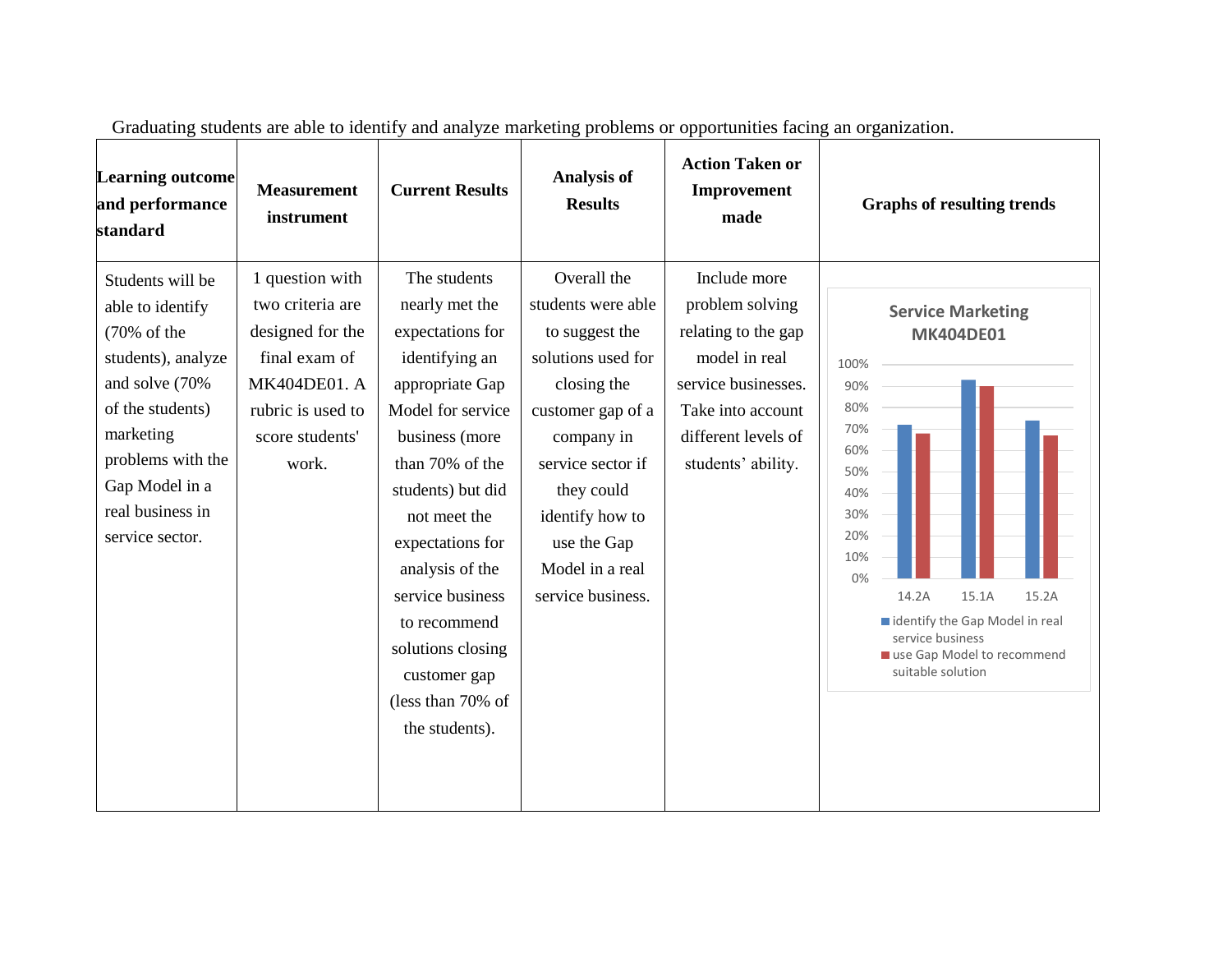Graduating students will demonstrate through hands-on application the key duties and responsibilities that come with managing the marketing process and creating value for the organization and all stakeholders.

| <b>Learning outcome</b><br>and performance<br>standard                                                                                                                                                                                                                                                         | <b>Measurement</b><br>instrument                                                                                                                                 | <b>Current Results</b>                                                                                                                                                                                                      | <b>Analysis of</b><br><b>Results</b>                                                                                                                                                                                                                   | <b>Action Taken or</b><br>Improvement<br>made                                                                                 | <b>Graphs of resulting trends</b>                                                                                                                                                                                                                                 |
|----------------------------------------------------------------------------------------------------------------------------------------------------------------------------------------------------------------------------------------------------------------------------------------------------------------|------------------------------------------------------------------------------------------------------------------------------------------------------------------|-----------------------------------------------------------------------------------------------------------------------------------------------------------------------------------------------------------------------------|--------------------------------------------------------------------------------------------------------------------------------------------------------------------------------------------------------------------------------------------------------|-------------------------------------------------------------------------------------------------------------------------------|-------------------------------------------------------------------------------------------------------------------------------------------------------------------------------------------------------------------------------------------------------------------|
| Students will<br>demonstrate this<br>competency<br>through the creation<br>of brand knowledge<br>(Describe the<br>mental map,<br>identify core brand<br>value, extract brand<br>$mantra$ ) (85% of<br>students) and their<br>application ability<br>(develop possible<br>brand extension)<br>(70% of students) | 1 case study<br>(case number 2)<br>with two<br>criteria is<br>designed for the<br>final exam of<br>MK401DV01.<br>A rubric is used<br>to score<br>students' work. | The students<br>nearly met the<br>expectations for<br>creating brand<br>knowledge (more<br>than 86% of the<br>students) but<br>performed worse<br>for developing<br>brand extensions<br>(less than 53% of<br>the students). | Overall the<br>students were able<br>to describe the<br>mental map,<br>identify core brand<br>value, extract<br>brand mantra of a<br>brand but still<br>struggled with<br>applying the<br>acquired<br>knowledge to<br>develop the brand<br>extensions. | Spend more time<br>on real-life<br>applications. Apply<br>concepts to<br>developing brand<br>extensions for the<br>companies. | <b>Strategic Brand</b><br><b>Management</b><br><b>MK401DV01</b><br>100%<br>90%<br>80%<br>70%<br>60%<br>50%<br>40%<br>30%<br>20%<br>10%<br>0%<br>Semester<br>Semester<br>Semester<br>15.1A<br>16.1A<br>14.2A<br>Create brand knowledge<br>Develop brand extensions |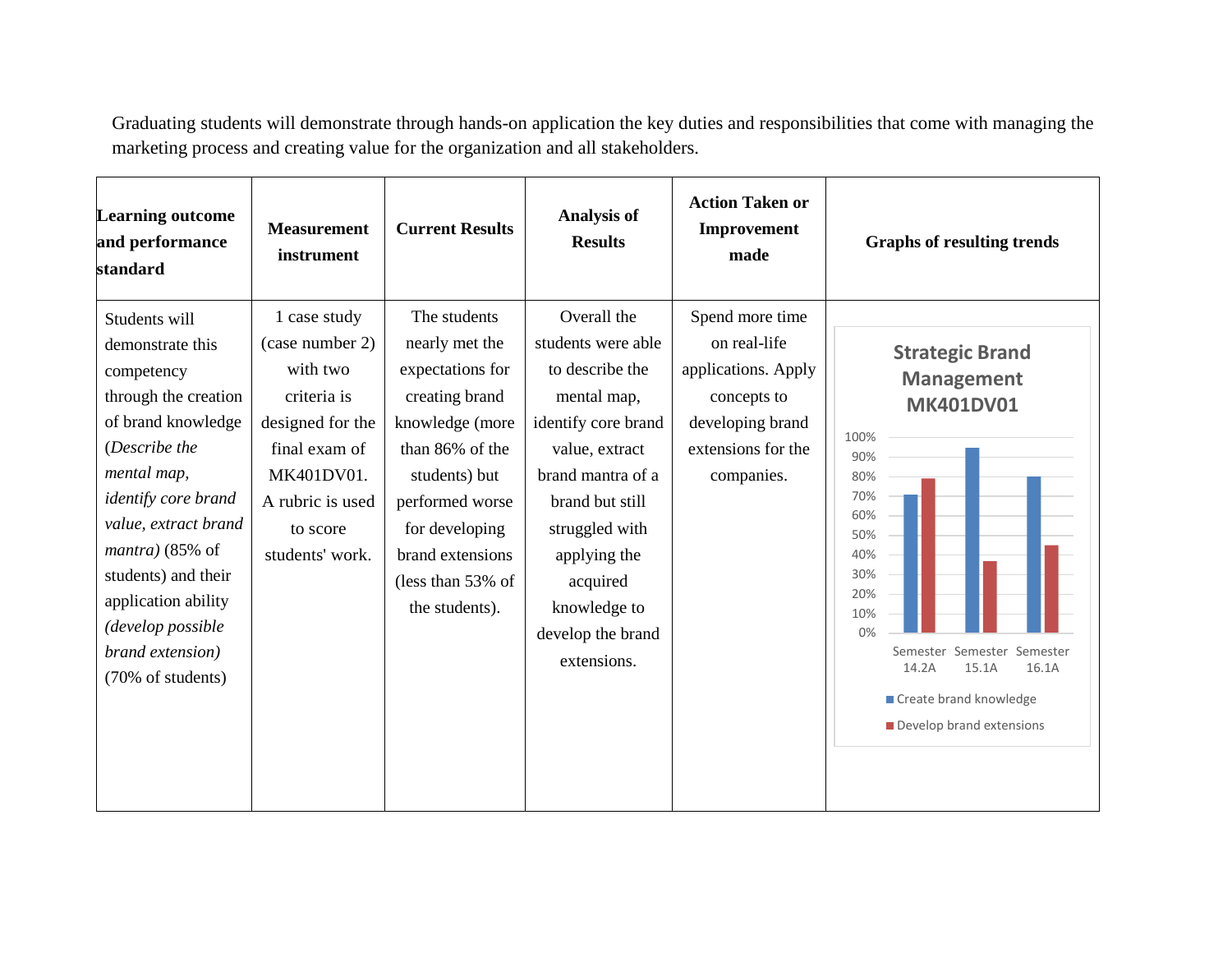| <b>Learning outcome</b><br>and performance<br>standard                                                                                                                                                                                                                                                 | <b>Measurement</b><br>instrument                                                                                                      | <b>Current Results</b>                                                                                                                                                                                                                                                               | <b>Analysis of</b><br><b>Results</b>                                                                                | <b>Action Taken or</b><br>Improvement<br>made                                                            | <b>Graphs of resulting trends</b>                                                                                                                                                                                            |
|--------------------------------------------------------------------------------------------------------------------------------------------------------------------------------------------------------------------------------------------------------------------------------------------------------|---------------------------------------------------------------------------------------------------------------------------------------|--------------------------------------------------------------------------------------------------------------------------------------------------------------------------------------------------------------------------------------------------------------------------------------|---------------------------------------------------------------------------------------------------------------------|----------------------------------------------------------------------------------------------------------|------------------------------------------------------------------------------------------------------------------------------------------------------------------------------------------------------------------------------|
| Students will be<br>able to analyze and<br>integrate evolving<br>technology tools<br>and apply them to<br>marketing<br>problems by<br>identifying<br>appropriate tools<br>with SEM (85% of<br>students) and<br>identifying<br>appropriate tools<br>with Social Media<br>Marketing (90% of<br>students) | 1 question with<br>two criteria is<br>designed for the<br>final exam of<br>MK311DV01<br>rubric is used to<br>score students'<br>work. | The students<br>nearly met the<br>expectations for<br>identifying<br>appropriate tools<br>for search engine<br>by Google (84%<br>of students) and<br>tools for SMM<br>with some social<br>media sites such<br>as Facebook,<br>Youtube, etc.<br>$(91\% \text{ of the})$<br>students). | The trends are up<br>and stable. Most<br>students are able to<br>apply technology<br>tools to marketing<br>problems | No special action<br>is required. More<br>data are needed to<br>determine any<br>improvement to<br>make. | <b>E-Marketing</b><br><b>MK311DV01</b><br>120%<br>100%<br>80%<br>60%<br>40%<br>20%<br>0%<br>14.2A<br>15.1A<br>15.2A<br>Identify appropriate tools<br>with SEM<br>I Identify appropriate tools<br>with Social Media Marketing |

Graduating students will be able to analyze and integrate evolving technology tools and apply them to marketing problems.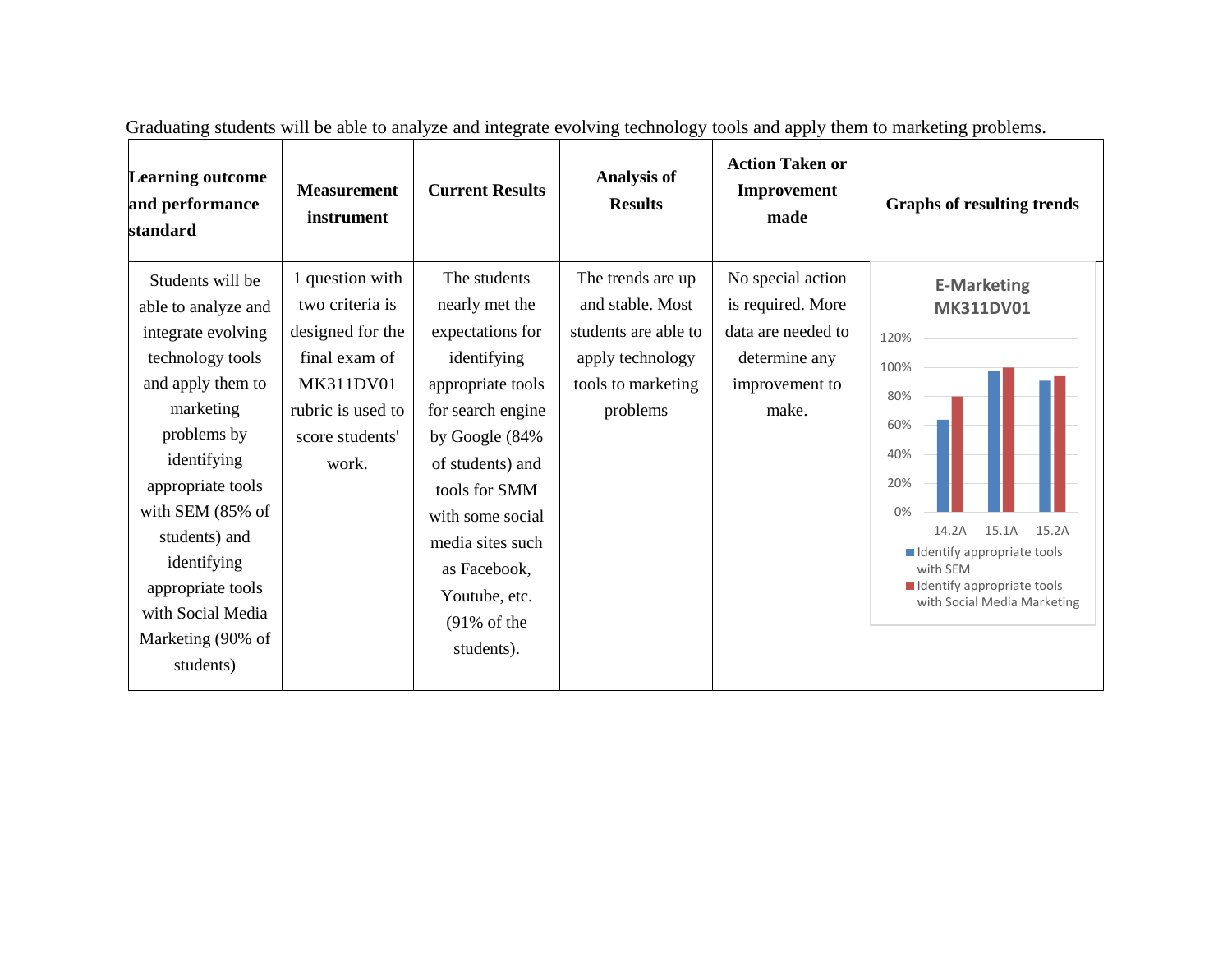#### **Learning Outcomes for Human Resource Management Major**

Graduating students are able to develop recruitment, selection and retention programs and effective training and development programs.

| <b>Learning</b><br>outcome and<br>performance<br>standard                                                                                                                   | <b>Measurement</b><br>instrument                                                                                                                   | <b>Current</b><br><b>Results</b>                                                                                                                      | <b>Analysis of</b><br><b>Results</b>                                                                                                                                                                  | <b>Action Taken or Improvement made</b>                                                                                    | <b>Graphs of resulting trends</b>                                                                                                                                                                             |
|-----------------------------------------------------------------------------------------------------------------------------------------------------------------------------|----------------------------------------------------------------------------------------------------------------------------------------------------|-------------------------------------------------------------------------------------------------------------------------------------------------------|-------------------------------------------------------------------------------------------------------------------------------------------------------------------------------------------------------|----------------------------------------------------------------------------------------------------------------------------|---------------------------------------------------------------------------------------------------------------------------------------------------------------------------------------------------------------|
| Students will<br>be able to<br>develop<br>recruitment<br>programs<br>$(60\% \text{ of }$<br>students) and<br>conduct staff<br>selection<br>$(50\% \text{ of }$<br>students) | 2 question<br>with two<br>criteria are<br>designed for<br>the final exam<br>of<br>QT303DE01.<br>A rubric is<br>used to score<br>students'<br>work. | Less than 60%<br>of the students<br>can develop<br>recruitment<br>programs and<br>less than 20% of<br>the students can<br>conduct staff<br>selection. | Although students<br>performed the<br>development of<br>recruitment<br>programs a little<br>better, the results<br>from the three<br>semesters show<br>that they are weak<br>at both<br>competencies. | More real-life and hands-on practices<br>for students to apply the tools and<br>methods of recruitment and<br>development. | <b>RECRUITMENT</b><br><b>AND</b><br><b>DEVELOPMENT</b><br><b>NS303DE01</b><br>80%<br>60%<br>40%<br>20%<br>0%<br>14.2A<br>15.1A<br>15.2A<br>Developing recruitment<br>programs<br>■ Conducting staff selection |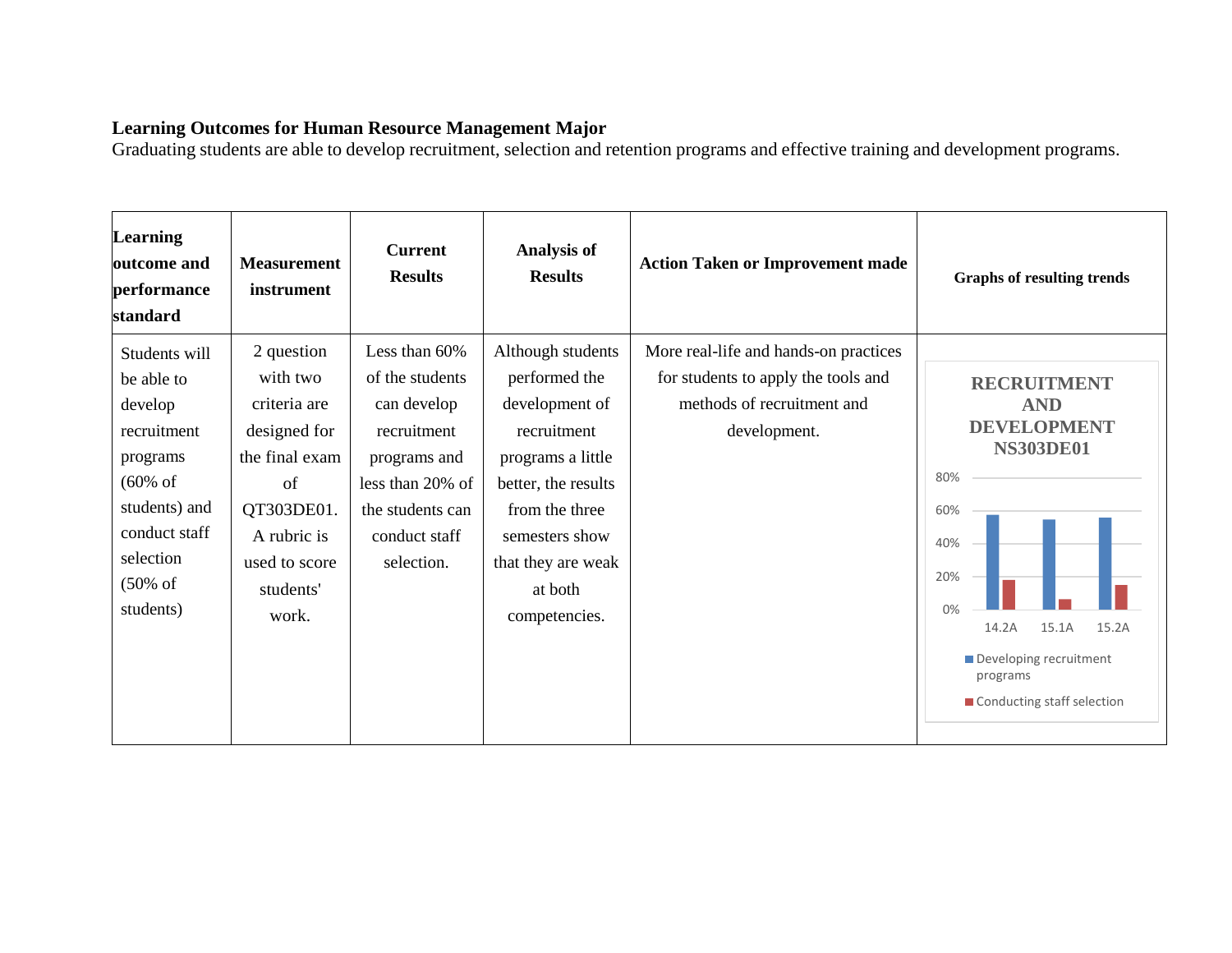Graduating students are able to describe and analyse HRM processes and recommend improvements for processes within the HR function.

| <b>Learning outcome</b><br>and performance<br>standard                                                                                        | <b>Measurement</b><br>instrument                                                                                                                                                                                                                                                                                         | <b>Current Results</b>                                                                                                                                                                                                                                                                           | <b>Analysis of</b><br><b>Results</b>                                                                                                                                                                                | <b>Action Taken or</b><br>Improvement<br>made                                               | <b>Graphs of resulting trends</b>                                                                                                                                                                                                     |
|-----------------------------------------------------------------------------------------------------------------------------------------------|--------------------------------------------------------------------------------------------------------------------------------------------------------------------------------------------------------------------------------------------------------------------------------------------------------------------------|--------------------------------------------------------------------------------------------------------------------------------------------------------------------------------------------------------------------------------------------------------------------------------------------------|---------------------------------------------------------------------------------------------------------------------------------------------------------------------------------------------------------------------|---------------------------------------------------------------------------------------------|---------------------------------------------------------------------------------------------------------------------------------------------------------------------------------------------------------------------------------------|
| Students are able<br>to describe and<br>analyse HRM<br>processes and<br>recommend<br>improvements for<br>processes within<br>the HR function. | Two criteria are<br>designed for<br>NS204DV01.<br>Collecting<br>forms.<br>documents, and<br>policies in<br>recruitment and<br>selection<br>process;<br>Identifying<br>problems<br>related to that<br>process and<br>recommending<br>improvement in<br>a final report.<br>A rubric is used<br>to score students'<br>work. | • Students are able to<br>collect forms and<br>policies in HRM<br>process (94%)<br>achieving and<br>exceeding<br>performance)<br>• For the $2nd$ criteria,<br>they are not clear<br>as to the standards<br>used to evaluate an<br>HRM process, so<br>cannot make<br>relevant<br>recommendations. | Overall the<br>students are able<br>to collect<br>documents<br>analysis of an<br>HRM process of<br>a company.<br>However they<br>still lack skills<br>and practice of<br>comprehensive<br>and in-depth<br>analysis. | Include clear<br>standards and<br>criteria to evaluate<br>an HRM processes<br>for students. | <b>HRM Process Analysis</b><br>Project NS204DV01<br>120%<br>100%<br>80%<br>60%<br>40%<br>20%<br>0%<br>15.2A<br>14.2A<br>15.1A<br>Collect recruitment and<br>selection process<br>I Identify problems related to<br><b>HRM</b> process |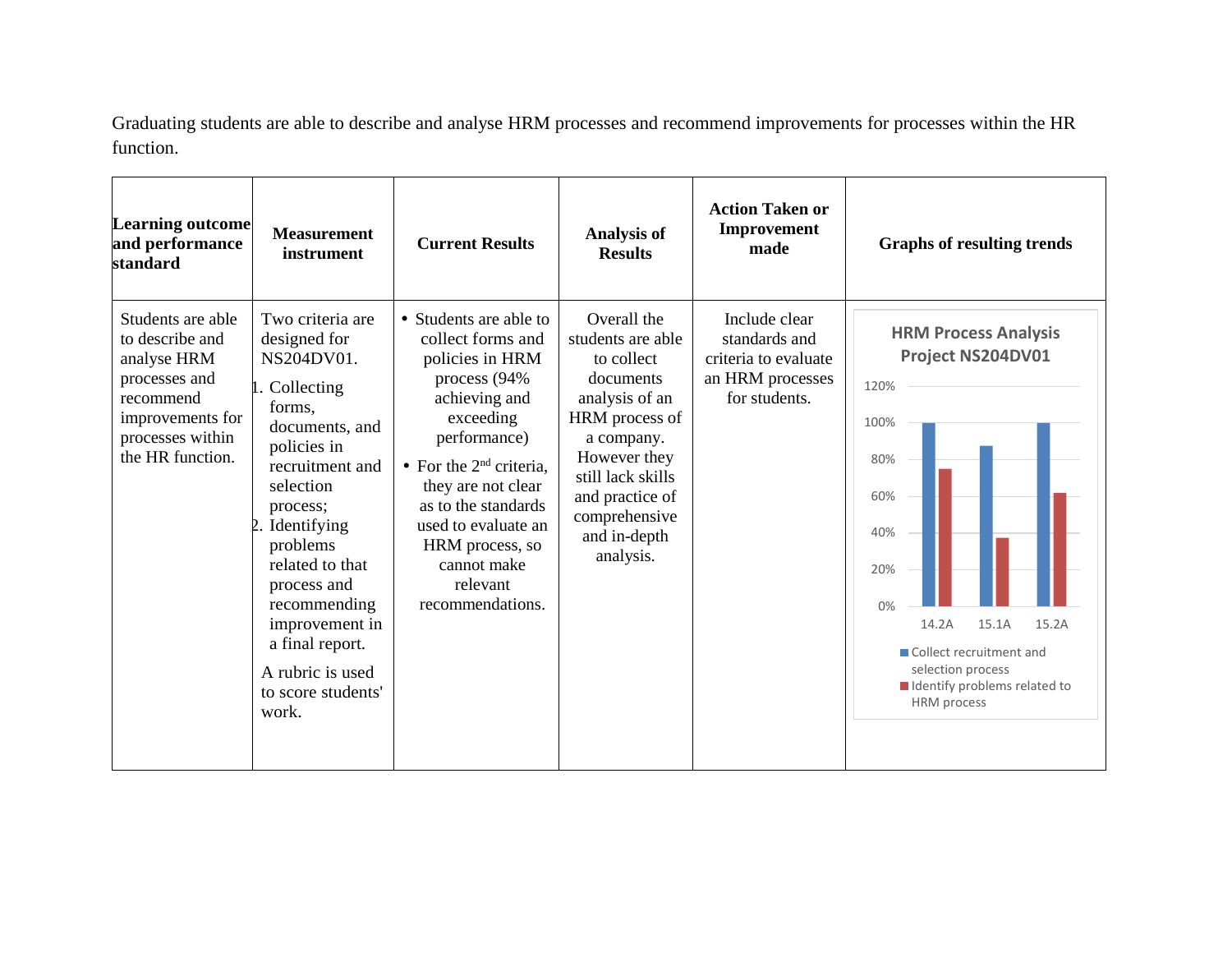Graduating students are able analyze organizational behavioural issues in the context of organizational behavior theories, models and concepts.

| <b>Learning outcome</b><br>and performance<br>standard                                                                                                                                                                                           | <b>Measurement</b><br>instrument                                                                                                                                  | <b>Current Results</b>                                                                                                                                                                                                                                                                                         | <b>Analysis of Results</b>                                                                                                                                                                                                                                                                                                                                                     | <b>Action Taken or</b><br>Improvement<br>made             | <b>Graphs of resulting trends</b>                                                                                                                                                                                      |
|--------------------------------------------------------------------------------------------------------------------------------------------------------------------------------------------------------------------------------------------------|-------------------------------------------------------------------------------------------------------------------------------------------------------------------|----------------------------------------------------------------------------------------------------------------------------------------------------------------------------------------------------------------------------------------------------------------------------------------------------------------|--------------------------------------------------------------------------------------------------------------------------------------------------------------------------------------------------------------------------------------------------------------------------------------------------------------------------------------------------------------------------------|-----------------------------------------------------------|------------------------------------------------------------------------------------------------------------------------------------------------------------------------------------------------------------------------|
| Students will be<br>able to<br>identifies/explains<br>organization or<br>employee<br>behaviors (95% of<br>students) and<br>determine problems<br>and suggest<br>solution( $s$ ) to<br>organization or<br>employee behavior<br>(85% of students). | 2-3 questions<br>are designed<br>for the final<br>exam of<br>Organizational<br><b>Behavior</b><br>(NS206DE01).<br>A rubric is<br>used to score<br>students' work. | The students met<br>the expectations<br>for determining<br>problems and<br>suggesting<br>solution( $s$ ) to<br>organization<br>behavior (more<br>than 85% of the<br>students) but<br>performed worse<br>for identifying or<br>explaining<br>organization or<br>employee<br>behaviors (81% of<br>the students). | Overall the students<br>were able determine<br>problems and<br>suggesting solution(s)<br>to organization<br>behavior but still<br>struggled with<br>identifying or<br>explaining<br>organizational or<br>employee behavior. The<br>reasons may be that<br>some questions given to<br>test this outcome are in<br>an argumentative form<br>with which they are not<br>familiar. | Include more case<br>studies and hands<br>on role-playing | Organizational<br><b>Behavior</b><br><b>NS206DE01</b><br>100%<br>80%<br>60%<br>40%<br>20%<br>0%<br>14.2A<br>15.1A<br>15.2A<br>Identifies org./empl.<br>behaviors<br>Determine problems &<br>suggest solution(s) to org |